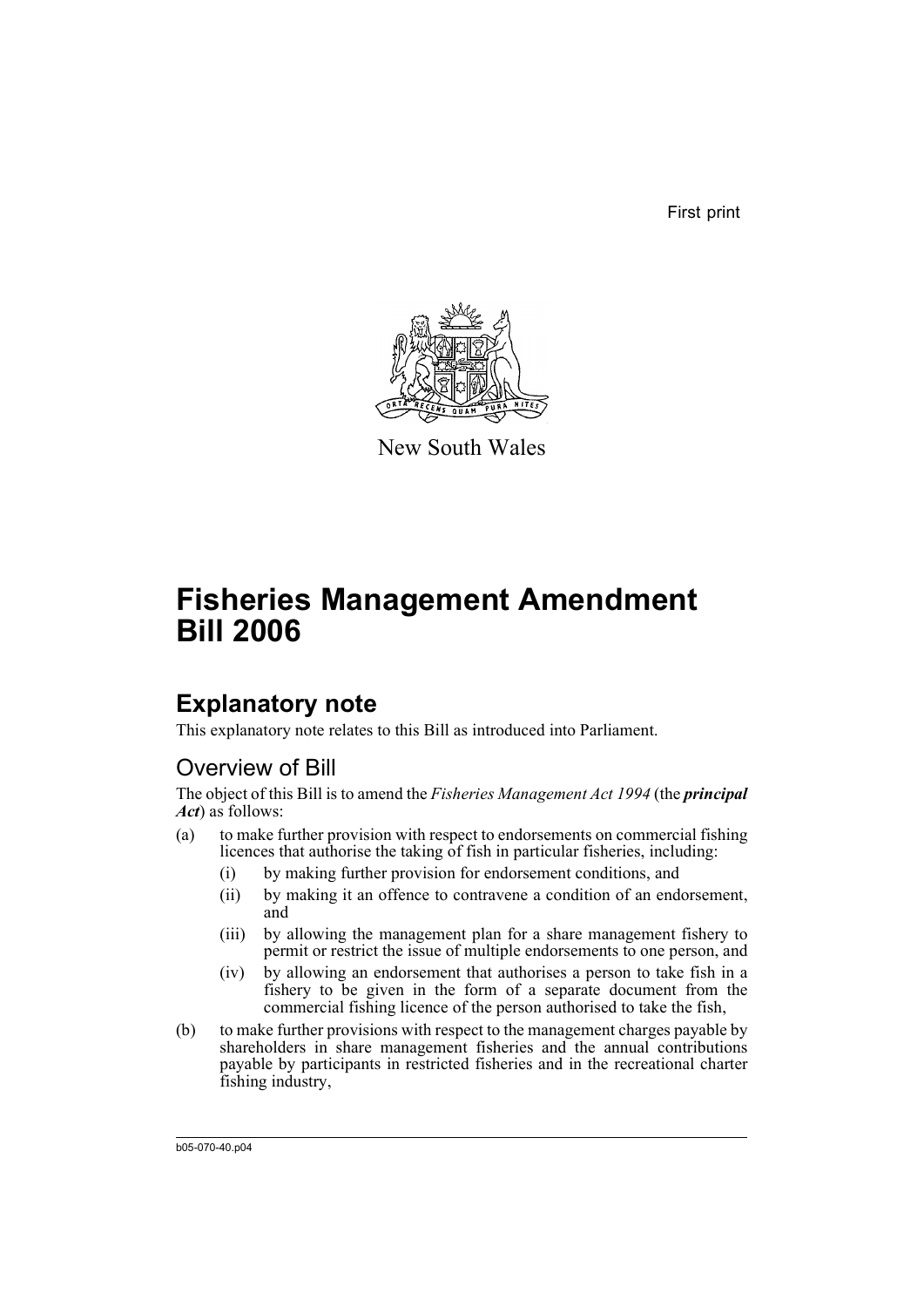Explanatory note

- (c) to modify record keeping requirements under the principal Act,
- (d) to allow the disclosure of information collected under the principal Act to certain persons,
- (e) to allow the Minister to issue permits for fish auctions that are conducted for charitable purposes,
- (f) to require money raised on the sale of forfeited shares in a share management fishery to be paid into the Commercial Fishing Trust Fund in certain circumstances,
- (g) to allow the Total Allowable Catch Committee (the *TAC Committee*) to review and revise a total allowable catch determination in certain circumstances without further public consultation,
- (h) to redefine the ocean trawl share management fishery,
- (i) to make further provision with respect to appeals in relation to the issue of shares in a share management fishery,
- (j) to make other amendments of a statute law revision nature.

# Outline of provisions

**Clause 1** sets out the name (also called the short title) of the proposed Act.

**Clause 2** provides for the commencement of the proposed Act on a day or days to be appointed by proclamation.

**Clause 3** is a formal provision that gives effect to the amendments to the *Fisheries Management Act 1994* set out in Schedule 1.

# **Schedule 1 Amendments**

## **Endorsements on commercial fishing licences**

At present, if a fishery is a share management fishery or a restricted fishery, a commercial fisher is not authorised to take fish in the fishery unless he or she has an endorsement on his or her commercial fishing licence that authorises the fisher to take fish in that fishery.

**Schedule 1 [11], [14] and [21]** make it clear that the Minister has power to revoke or vary conditions attached to an endorsement (other than conditions prescribed by the regulations) or add new conditions. The provisions also make it an offence to contravene a condition of an endorsement. The new provisions are similar to the existing provisions relating to conditions of commercial fishing licences, fishing boat licences and charter fishing boat licences.

**Schedule 1 [12]** allows the Minister to revoke an endorsement in a share management fishery at the request of the relevant shareholder. It also requires particulars of endorsements, and any revocation of an endorsement, to be recorded in the Share Register.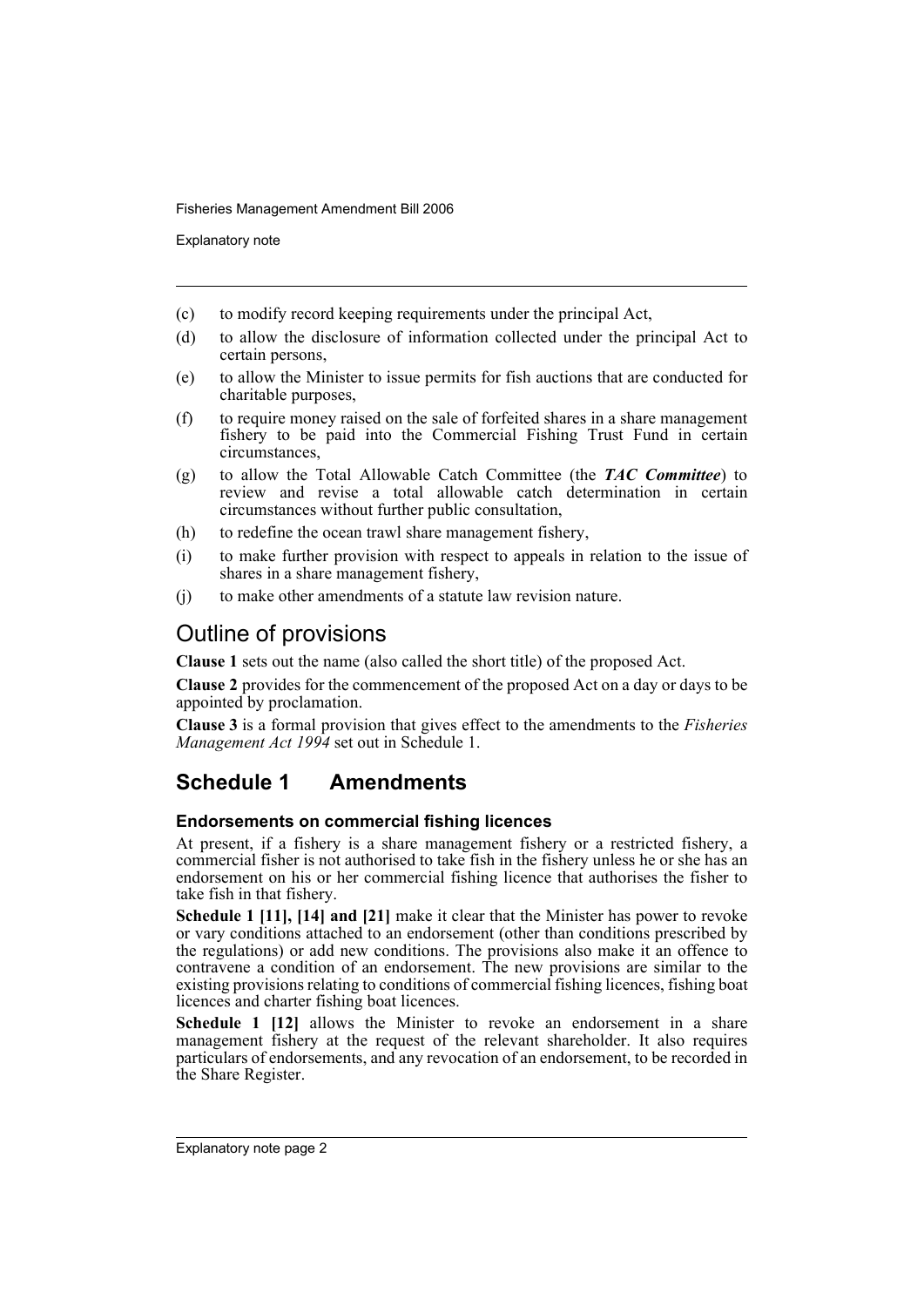Explanatory note

**Schedule 1 [9] and [13]** allow the management plan for a share management fishery to provide for the circumstances in which it is permissible for a commercial fisher (including a shareholder who is a commercial fisher) to engage in fishing activities in multiple fisheries or on behalf of multiple shareholders.

**Schedule 1 [13]** also removes the requirement that a shareholder notify the Director-General if the shareholder revokes a nomination of a commercial fisher to take fish on the shareholder's behalf. The new provisions allow the management plan for the fishery to set out requirements relating to nominations. **Schedule 1 [6] and [7]** are consequential amendments.

**Schedule 1 [21]** includes a provision that allows an endorsement that authorises a person to take fish in a restricted fishery to be given in the form of a document that is separate from the commercial fishing licence of the person authorised by the endorsement to take fish in the fishery. **Schedule 1 [15]** inserts a similar provision in relation to special endorsements in share management fisheries. A similar provision that already exists in relation to ordinary endorsements in share management fisheries is revised by **Schedule 1 [12]** so as to confirm that an endorsement given in the form of such a separate document is taken, for purposes of the principal Act and the regulations, to be an endorsement on the commercial fishing licence of the person authorised by the endorsement to take fish in the fishery.

**Schedule 1 [36]** includes savings and transitional provisions in relation to the above changes.

#### **Management charges and annual contributions**

At present, shareholders in a share management fishery are required to pay a management charge determined by the Minister for each fishing period during which the commercial fishing licences of the shareholders (or their nominees) are endorsed to take fish in the fishery. In addition, commercial fishers (whether or not shareholders) are subject to a requirement to pay an annual contribution to the costs of research and other commercial fishing industry costs in accordance with the regulations.

**Schedule 1 [17]** extends the requirement that shareholders in a share management fishery pay a management charge determined by the Minister, so that the management charge will be payable whether or not a shareholder is taking fish, or has nominated a person to take fish, in the fishery. The charge will be payable annually, or as otherwise determined by the Minister.

**Schedule 1 [18]** allows a single management charge to be applied to a shareholder in several share management fisheries or in respect of a single fishing business that includes shares in several share management fisheries.

**Schedule 1 [20]** removes the requirement that holders of a commercial fishing licence pay an annual contribution to research and other industry costs. However, under **Schedule 1 [22]**, an annual contribution will now be payable by participants in a restricted fishery if the regulations so require it. The contribution will be payable into the Commercial Fishing Trust Fund and payable towards the various purposes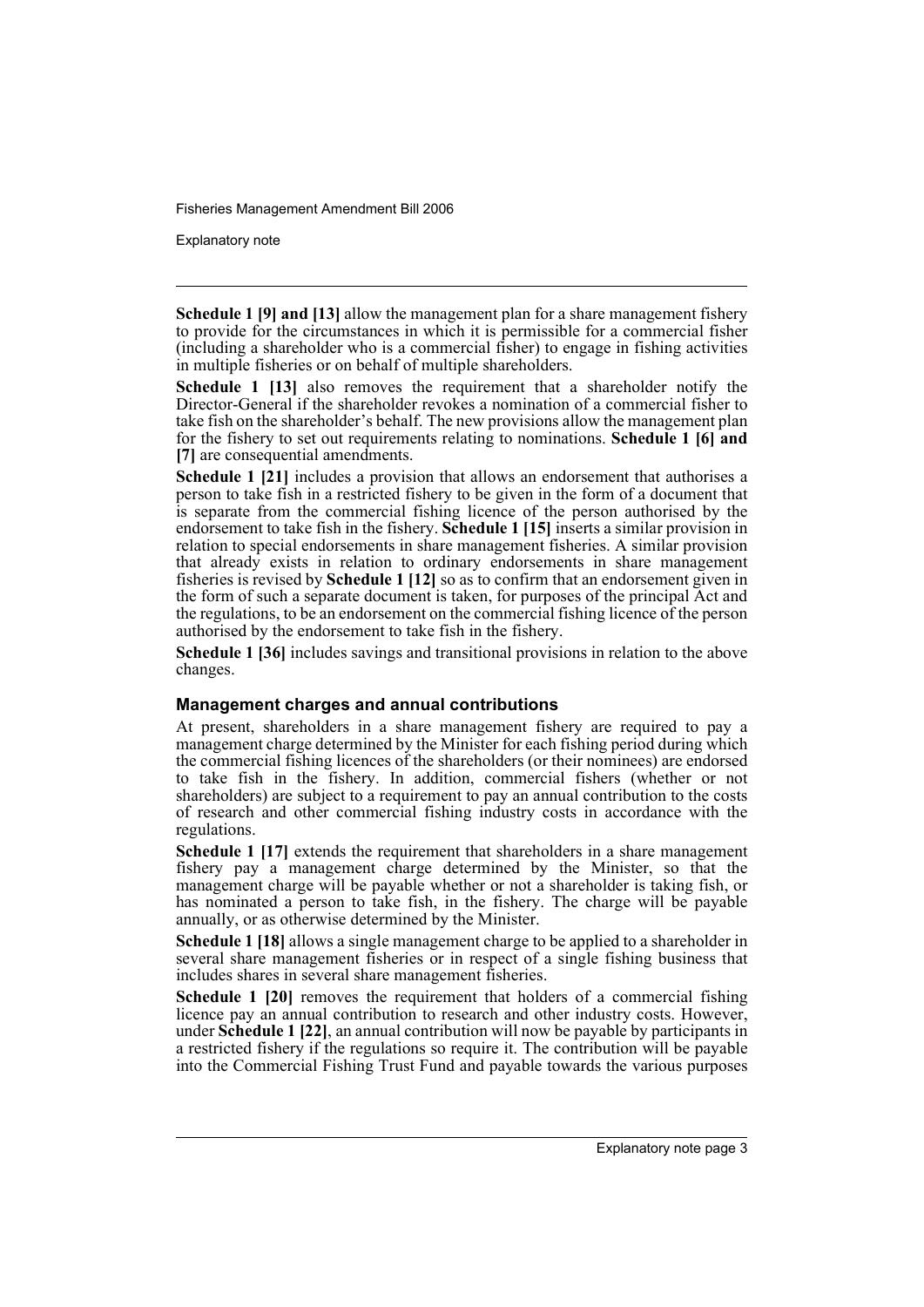Explanatory note

for which that Fund may be used (similar to the management charge payable by shareholders in share management fisheries).

Persons who hold a charter fishing boat licence will also be required to pay an annual contribution to industry costs, if the regulations so require it, as a result of **Schedule 1 [26]**. The contribution will be payable into the Charter Fishing Trust Fund and payable towards the various purposes for which that Fund may be used.

**Schedule 1 [36] and [37]** include savings and transitional provisions in relation to the above changes.

**Schedule 1 [19]** makes a statute law revision amendment to ensure that the management charge provisions in the principal Act, in relation to charging of interest, are consistent.

## **Record keeping requirements**

**Schedule 1 [25] and [27]** allow the regulations to require records to be kept by commercial fishers, persons who nominate commercial fishers to take fish on their behalf, fish receivers, and charter fishing boat operators and licence holders. The requirements that may be imposed by the regulations are more extensive than the record keeping requirements currently contained in the principal Act, and include provision for a record to be kept of commercial fishing activities engaged in where no fish are taken or of periods in which no fishing activities are engaged in. The provisions also ensure that both commercial fishers and the business owners who nominate them may be held responsible for providing records in relation to fishing activities. Similarly, both the master of a charter fishing boat and the licence holder for that boat may be held responsible for providing records in relation to charter fishing activities under the new requirements.

**Schedule 1 [23] and [24]** are consequential amendments.

## **Disclosure of information**

**Schedule 1 [29]** allows certain information obtained by the Department of Primary Industries under the principal Act to be disclosed in limited circumstances, without the consent of the person who provided it. The provision will allow:

- (a) disclosure of information provided by a nominated fisher of a person, to the person who nominated him or her, insofar as it relates to activities conducted on behalf of that person, and
- (b) disclosure of information held in connection with the fishing business, to the owner of a fishing business (including information provided before the owner became the owner of that fishing business), and
- (c) disclosure of information provided by the master of a licensed charter fishing boat in connection with the use of the boat for recreational fishing activities, to the holder of the charter fishing boat licence for the boat.

**Schedule 1 [38]** makes it clear that the provision extends to information already held by the Department.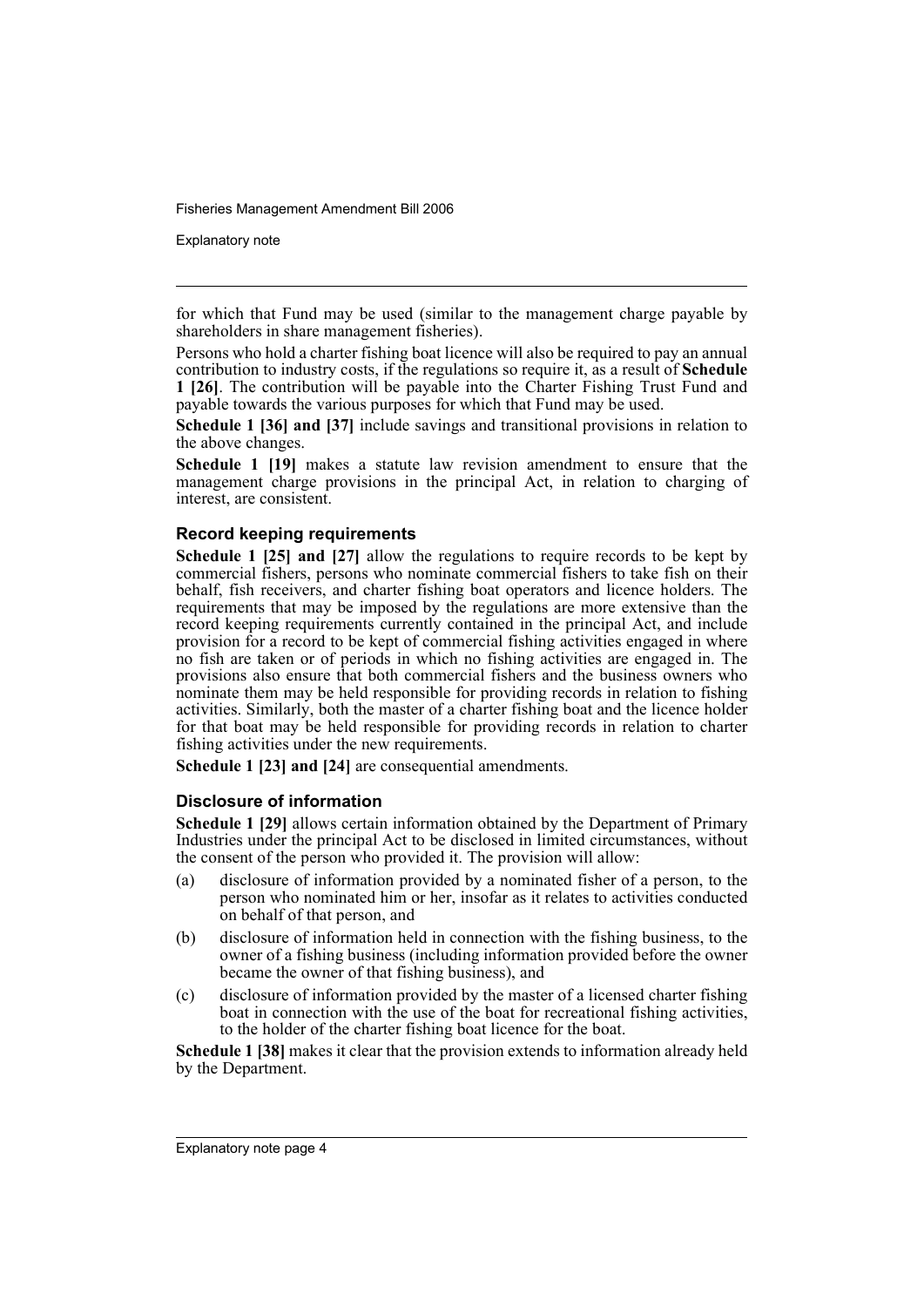Explanatory note

#### **Permits authorising sale of fish for charitable purposes**

**Schedule 1 [5]** allows the Minister to issue a permit that authorises the sale of fish, by auction, for a charitable purpose. It is envisaged that such permits will authorise fish taken in a recreational fishing competition to be sold for a charitable purpose at the end of the competition. Participants in the competition will not, as a result of the anticipated sale, be regarded as taking the fish concerned for sale (and will continue to be treated as recreational fishers).

**Schedule 1 [28]** makes it clear that such a permit cannot be issued to authorise harm to threatened species, populations or ecological communities or to damage habitat.

## **Redefinition of ocean trawl fishery**

**Schedule 1 [33]** redefines the ocean trawl fishery to extend the fishery to the use of a danish seine trawl net (fish) to take fish from ocean waters that are north of a line drawn due east from Barrenjoey Headland, and to omit the waters of Jervis Bay from the fishery (as trawling in those waters is no longer permitted). **Schedule 1 [36]** includes a provision that ensures that shares provisionally issued in the fishery continue to have effect, despite that redefinition.

### **Public consultation by TAC Committee**

**Schedule 1 [3]** allows the TAC Committee to review a determination of total allowable catch made following public consultation (an *initial determination*), without further public consultation, and to make a new or different determination of total allowable catch following that review, within 6 months after making an initial determination. The TAC Committee will continue to be required to undertake public consultation if the review occurs at a later stage, or if the Minister directs it.

**Schedule 1 [30] and [32]** confirm that the public consultation procedure provided for by the principal Act applies to the TAC Committee.

#### **Sale of forfeited shares**

At present, shares in a share management fishery may be forfeited for certain contraventions of the principal Act or for a failure to pay a community contribution or other amount due under the principal Act. The shares are sold by public tender, and the purchase price paid to the Consolidated Fund.

**Schedule 1 [16]** provides that if the shares are forfeited for a failure to pay an amount that would, on payment, be paid into the Commercial Fishing Trust Fund, the amount outstanding is to be deducted from the purchase price and paid to that Fund (rather than the Consolidated Fund).

It also makes it clear that, where shares are forfeited for a failure to pay an amount payable under the principal Act, any proceeds of sale exceeding the amount payable is to be refunded to the shareholder.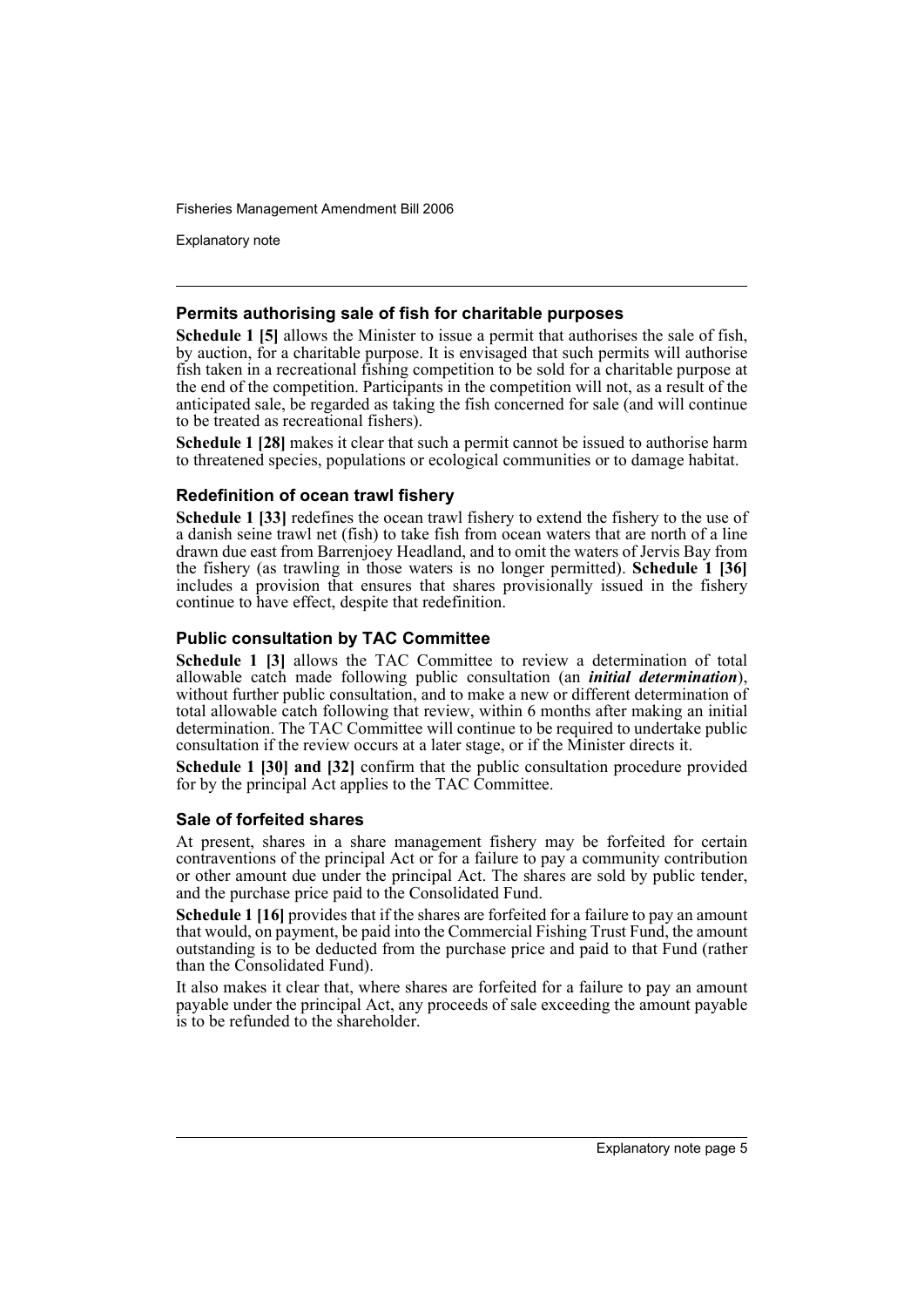Explanatory note

#### **Appeals to Share Management Fisheries Appeal Panel**

Many of the existing share management fisheries under the principal Act were wholly or partially restricted fisheries when shares in the fishery were provisionally issued. Under the principal Act, the persons eligible for shares in such fisheries are the persons entitled to take fish in the relevant restricted fisheries. **Schedule 1 [35]** modifies an existing provision of the principal Act that applies in respect of particular restricted fisheries. The existing provision prevents an appeal from being made to the Share Management Fisheries Appeal Panel in relation to a determination made before the restricted fishery became a share management fishery if the determination could have been made the subject of a review request under the former regulations under the principal Act. The amendment extends the provision to ensure that there is no appeal in relation to any restricted fishery determination (including any associated determination of catch history) for which an internal review procedure was available. The purpose of the provision is to ensure that appeals in relation to the issue of shares in a share management fishery do not reopen any previously settled issues relating to eligibility for an endorsement in a restricted fishery.

## **Other amendments**

**Schedule 1 [1] and [2]** update references in the principal Act to the Department responsible for administering the principal Act.

**Schedule 1 [2] and [4]** define *owner of a fishing business*, for the purposes of provisions of the principal Act that use that expression (including the new provisions described above relating to record keeping requirements and disclosure of information).

**Schedule 1 [8]** makes a statute law revision amendment to confirm that a provision that requires a shareholder to have not less than the minimum shareholding in a fishery extends to fisheries that have different minimum shareholdings for different classes of shares.

**Schedule 1 [10]** makes a statute law revision amendment to insert an omitted word.

**Schedule 1 [31]** makes a statute law revision amendment to confirm that the public consultation requirements under the principal Act also apply to supporting plans made under the principal Act.

**Schedule 1 [34]** provides for the making of savings and transitional regulations as a consequence of the amendments to the principal Act.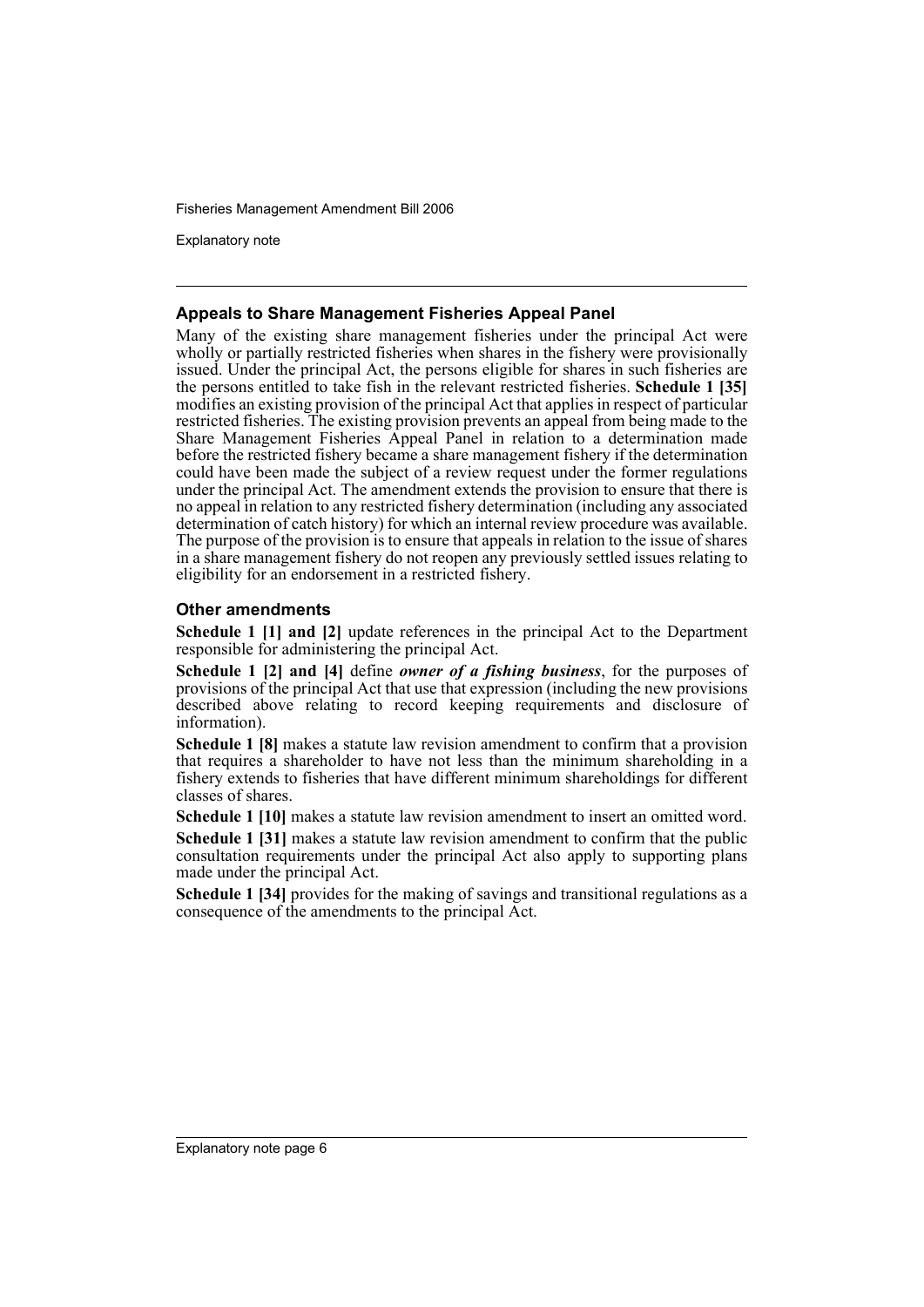First print



New South Wales

# **Fisheries Management Amendment Bill 2006**

# **Contents**

|   |                                                  | Page |
|---|--------------------------------------------------|------|
| 1 | Name of Act                                      |      |
|   | 2 Commencement                                   |      |
| 3 | Amendment of Fisheries Management Act 1994 No 38 | 2    |
|   | Schedule 1 Amendments                            |      |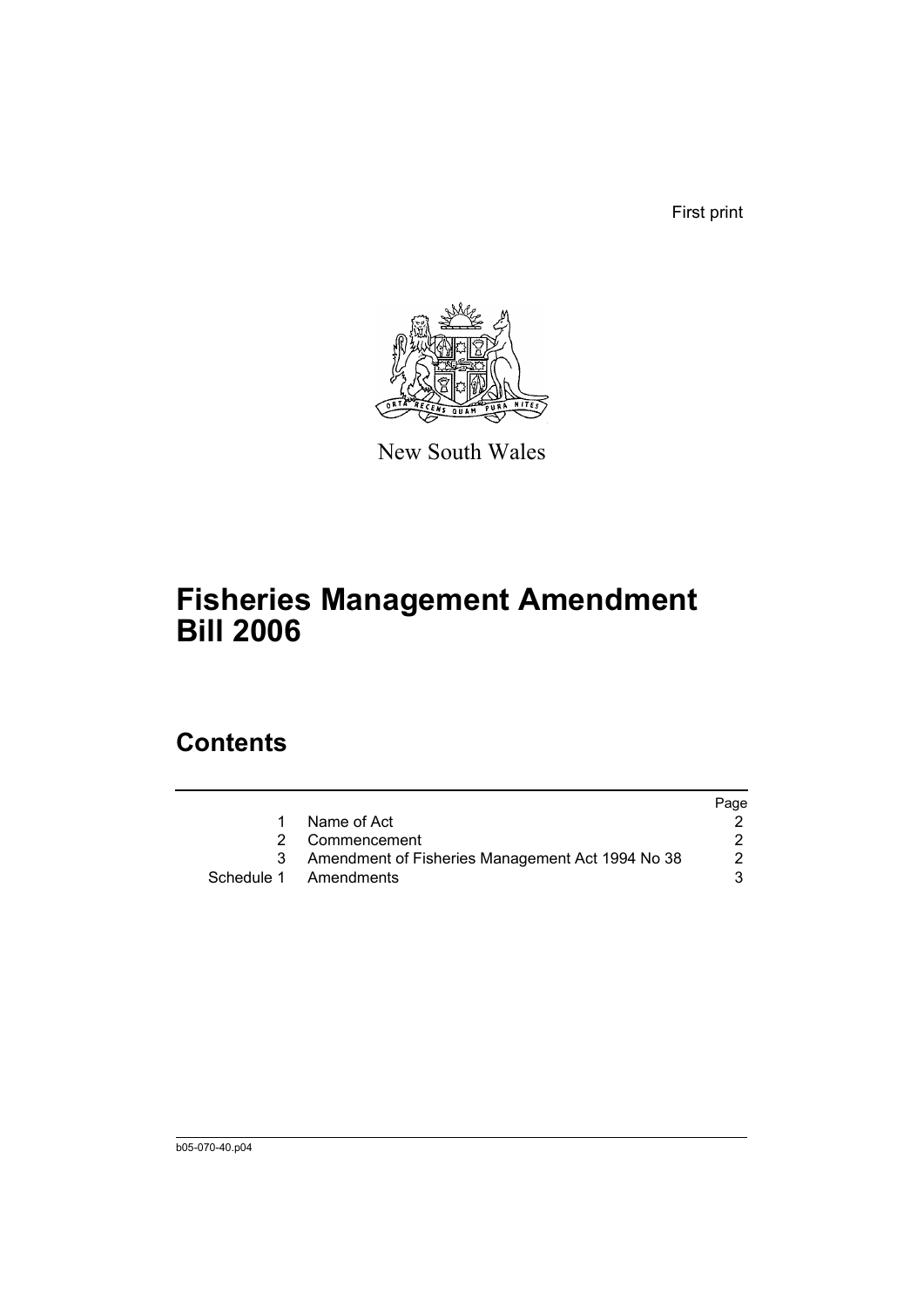Contents

Page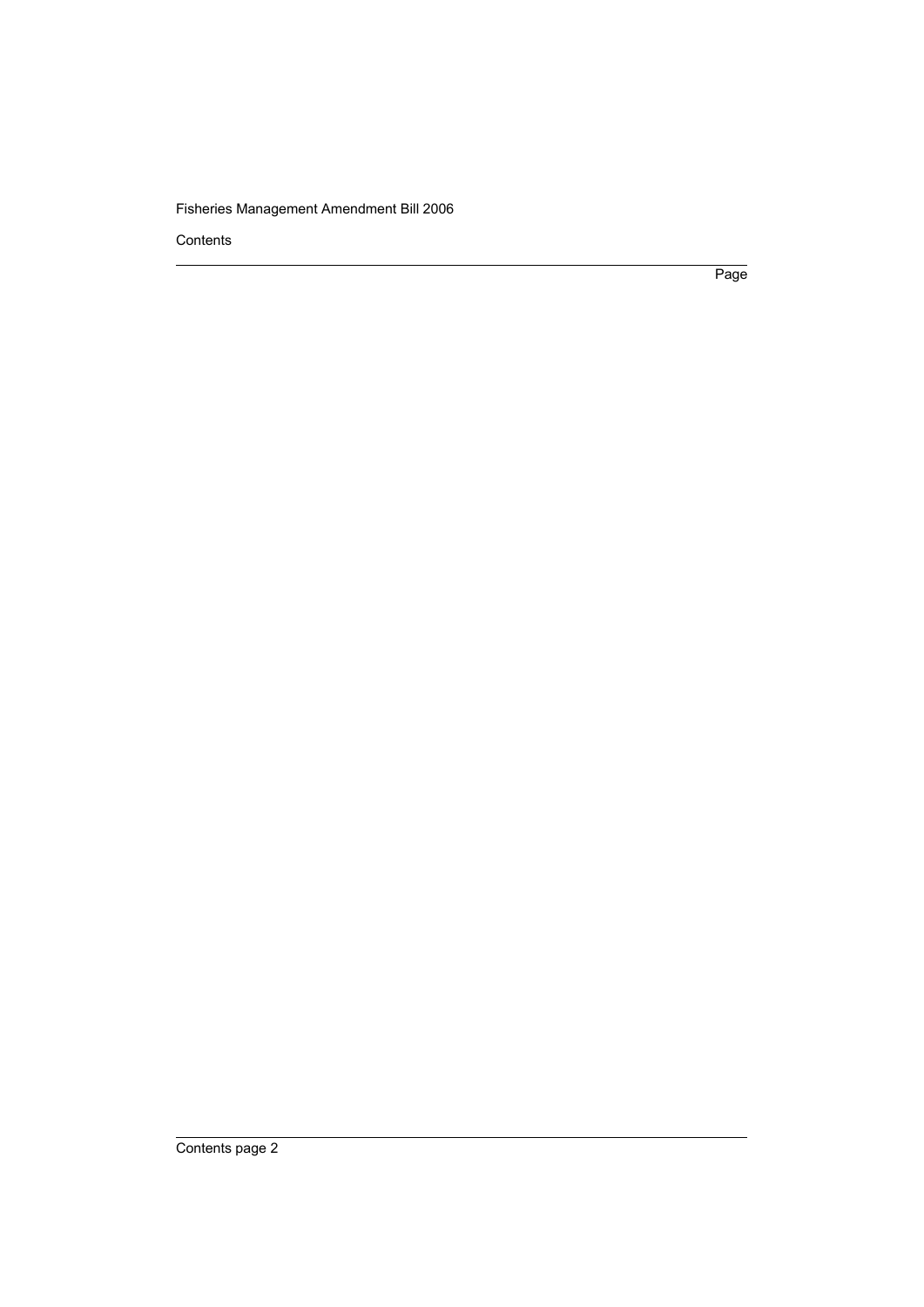

New South Wales

# **Fisheries Management Amendment Bill 2006**

No , 2006

# **A Bill for**

An Act to amend the *Fisheries Management Act 1994* to make further provision with respect to the management of fishery resources.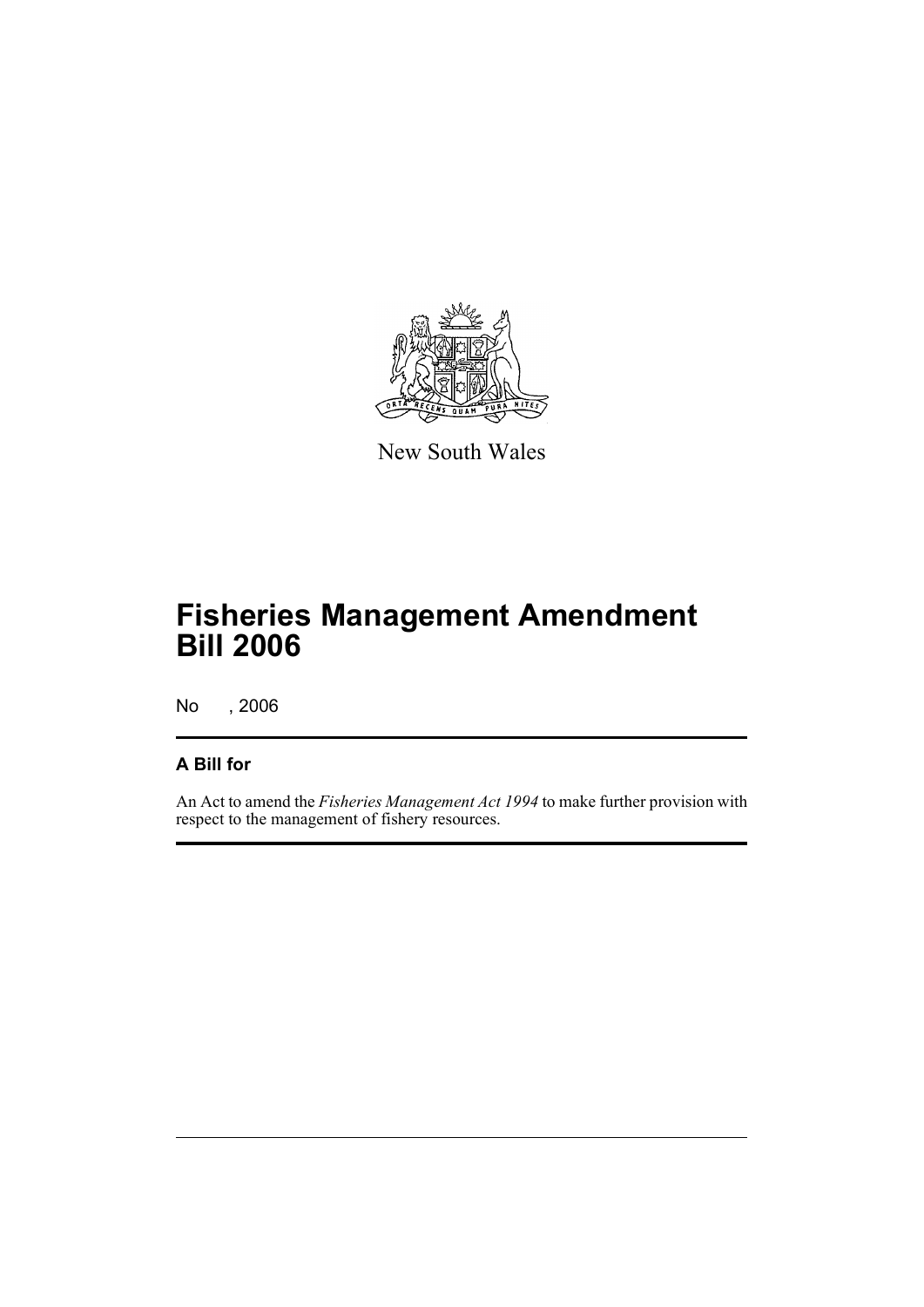<span id="page-9-2"></span><span id="page-9-1"></span><span id="page-9-0"></span>

|   | The Legislature of New South Wales enacts:                                | 1              |
|---|---------------------------------------------------------------------------|----------------|
| 1 | Name of Act                                                               | $\overline{2}$ |
|   | This Act is the <i>Fisheries Management Amendment Act 2006</i> .          | 3              |
|   | <b>Commencement</b>                                                       | $\overline{4}$ |
|   | This Act commences on a day or days to be appointed by proclamation.      | 5              |
| 3 | Amendment of Fisheries Management Act 1994 No 38                          | 6              |
|   | The Fisheries Management Act 1994 is amended as set out in<br>Schedule 1. | 7<br>8         |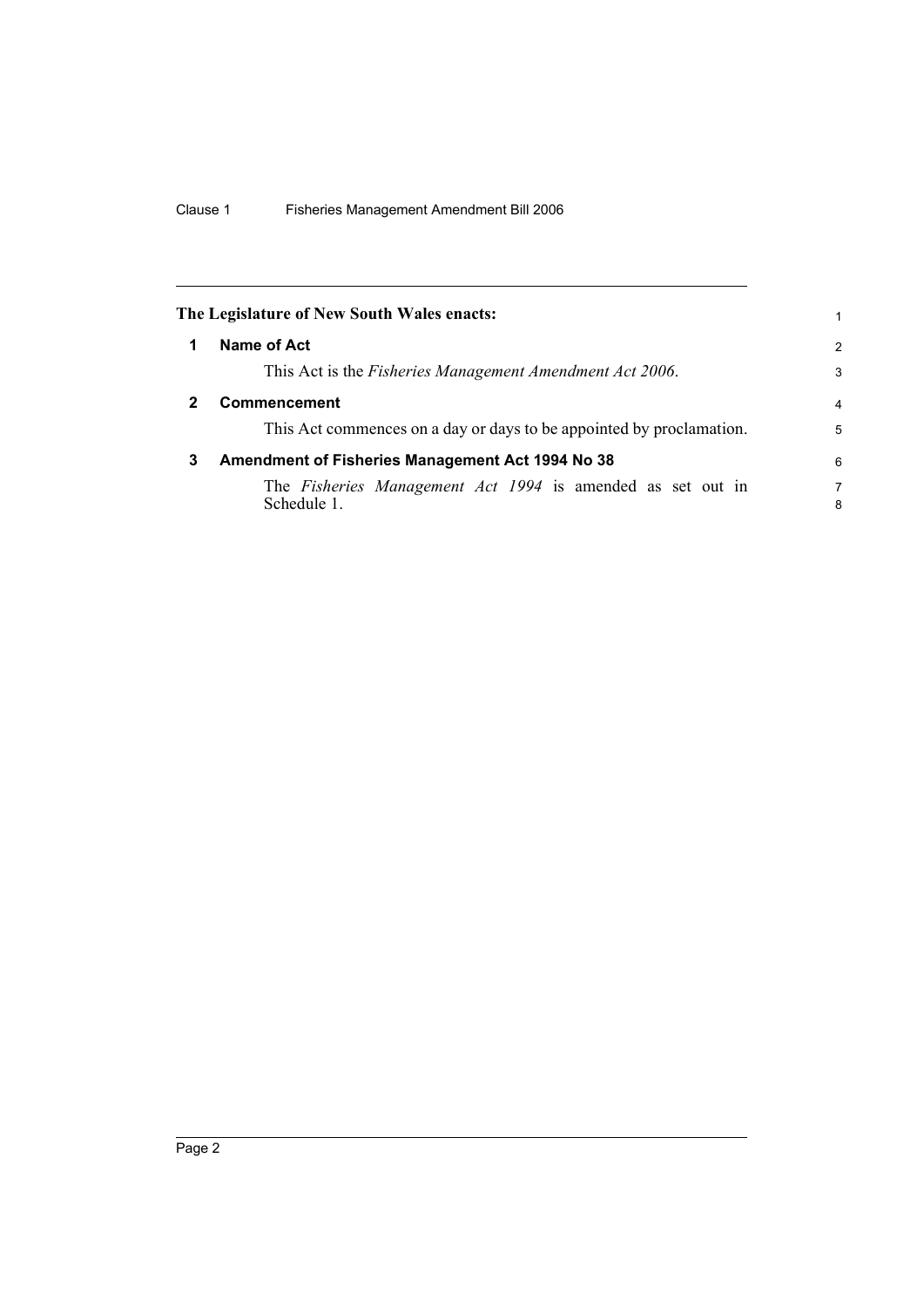Amendments Schedule 1

<span id="page-10-0"></span>

|     | <b>Schedule 1</b> | <b>Amendments</b>                                                                                                          | $\mathbf{1}$   |
|-----|-------------------|----------------------------------------------------------------------------------------------------------------------------|----------------|
|     |                   | (Section 3)                                                                                                                | $\overline{c}$ |
| [1] |                   | The whole Act (except Schedule 7)                                                                                          | 3              |
|     |                   | Omit "NSW Fisheries" wherever occurring. Insert instead "the Department".                                                  | 4              |
| [2] |                   | <b>Section 4 Definitions</b>                                                                                               | 5              |
|     |                   | Insert in alphabetical order in section $4(1)$ :                                                                           | 6              |
|     |                   | <b>Department</b> means the Department of Primary Industries.                                                              | 7              |
|     |                   | owner of a fishing business is defined in section 34Q.                                                                     | 8              |
| [3] |                   | Section 32 Review of determinations by TAC Committee                                                                       | 9              |
|     |                   | Insert after section $32(3)$ :                                                                                             | 10             |
|     | (4)               | Despite section 31, a review of a determination of total allowable                                                         | 11             |
|     |                   | catch made by the TAC Committee (an <i>initial determination</i> )                                                         | 12             |
|     |                   | may be carried out without calling for public submissions on the<br>appropriate total allowable catch if:                  | 13<br>14       |
|     |                   | (a)<br>the review is conducted, and any new or different                                                                   | 15             |
|     |                   | determination of total allowable catch made as a result of                                                                 | 16             |
|     |                   | the review is made, within 6 months after the initial<br>determination was made, and                                       | 17<br>18       |
|     |                   | (b)<br>before making the initial determination, the TAC                                                                    | 19             |
|     |                   | Committee called for public submissions in relation to the                                                                 | 20             |
|     |                   | appropriate total allowable catch.                                                                                         | 21             |
|     | (5)               | Subsection (4) does not apply if the Minister directs the TAC                                                              | 22             |
|     |                   | Committee to call for public submissions in relation to a review.                                                          | 23             |
|     | (6)               | If the TAC Committee conducts a review of an initial                                                                       | 24             |
|     |                   | determination without calling for public submissions, the TAC<br>Committee must, in making any decision in relation to the | 25<br>26       |
|     |                   | review, have regard to any public submissions that it was                                                                  | 27             |
|     |                   | required to have regard to when it made the initial determination.                                                         | 28             |
| [4] |                   | <b>Section 34Q Fishing business determinations</b>                                                                         | 29             |
|     |                   | Insert after section $34Q(8)$ :                                                                                            | 30             |
|     | (9)               | A reference in this Act to the <i>owner of a fishing business</i> is a                                                     | 31             |
|     |                   | reference to the person (or persons) who, from time to time, owns                                                          | 32             |
|     |                   | or own a business that is, or has been, determined to be a fishing<br>business by the Director-General under this section. | 33<br>34       |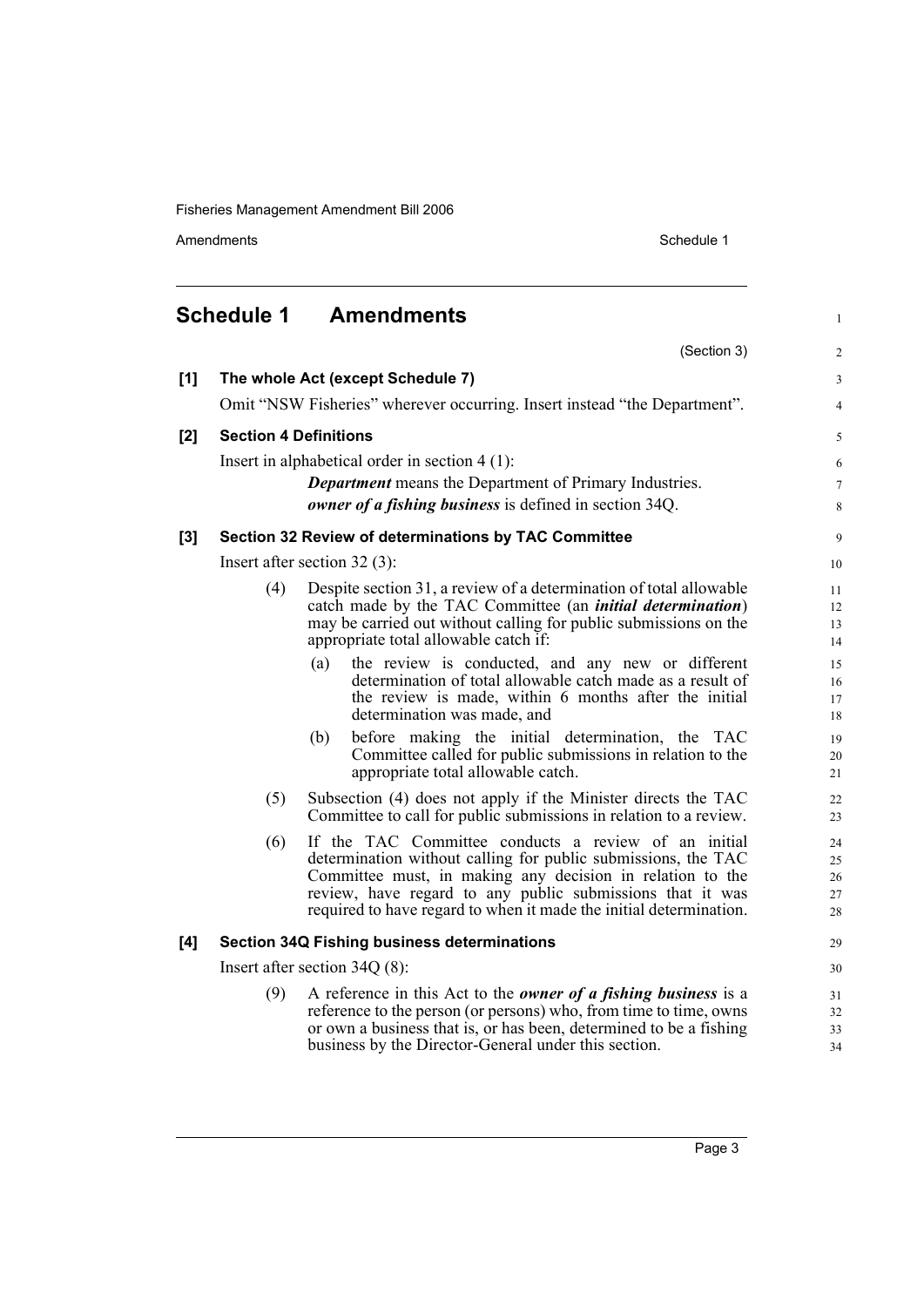Schedule 1 Amendments

| <b>Section 37A</b><br>[5] |  |
|---------------------------|--|
|---------------------------|--|

Insert after section 37:

#### **37A Defence—permits authorising sale of fish for charitable purposes**

(1) The Minister may issue to a person or body a permit that authorises the sale of fish, by auction, for a charitable purpose.

1  $\mathfrak{Z}$ 

- (2) Any such permit may also authorise a person, or any class of persons specified in the permit, to take and possess fish, in connection with the sale of the fish by auction, by any method or by any specified method, from any waters or any specified waters or in any other specified way, despite any provision of or made under this Act to the contrary.
- (3) A person who takes fish, or is in possession of fish, in connection with a sale authorised by a permit issued under this Part, and in accordance with the authority granted by the permit, is not considered to be taking that fish, or in possession of that fish, for sale.
- (4) It is a defence to a prosecution for an offence against this Act or the regulations if the person charged satisfies the court that the act or omission constituting the offence was authorised by a permit issued under this section.
- (5) A permit under this section:
	- (a) is subject to such conditions as are prescribed by the regulations or specified in the permit, and
	- (b) remains in force for the period specified in the permit, and
	- (c) may be cancelled or suspended by the Minister at any time by notice given to the permit holder.
- (6) The Minister may from time to time, by notice given to the permit holder, vary the conditions of a permit under this section.
- (7) The regulations may make provision for or with respect to permits under this section. In particular, the regulations may prescribe the fee payable for the issue of a permit.
- (8) The power to issue permits under this section is limited by section 220ZW (Licence to harm threatened species, population or ecological community or damage habitat).
- (9) In this section: *charitable purpose* includes any benevolent, philanthropic or patriotic purpose.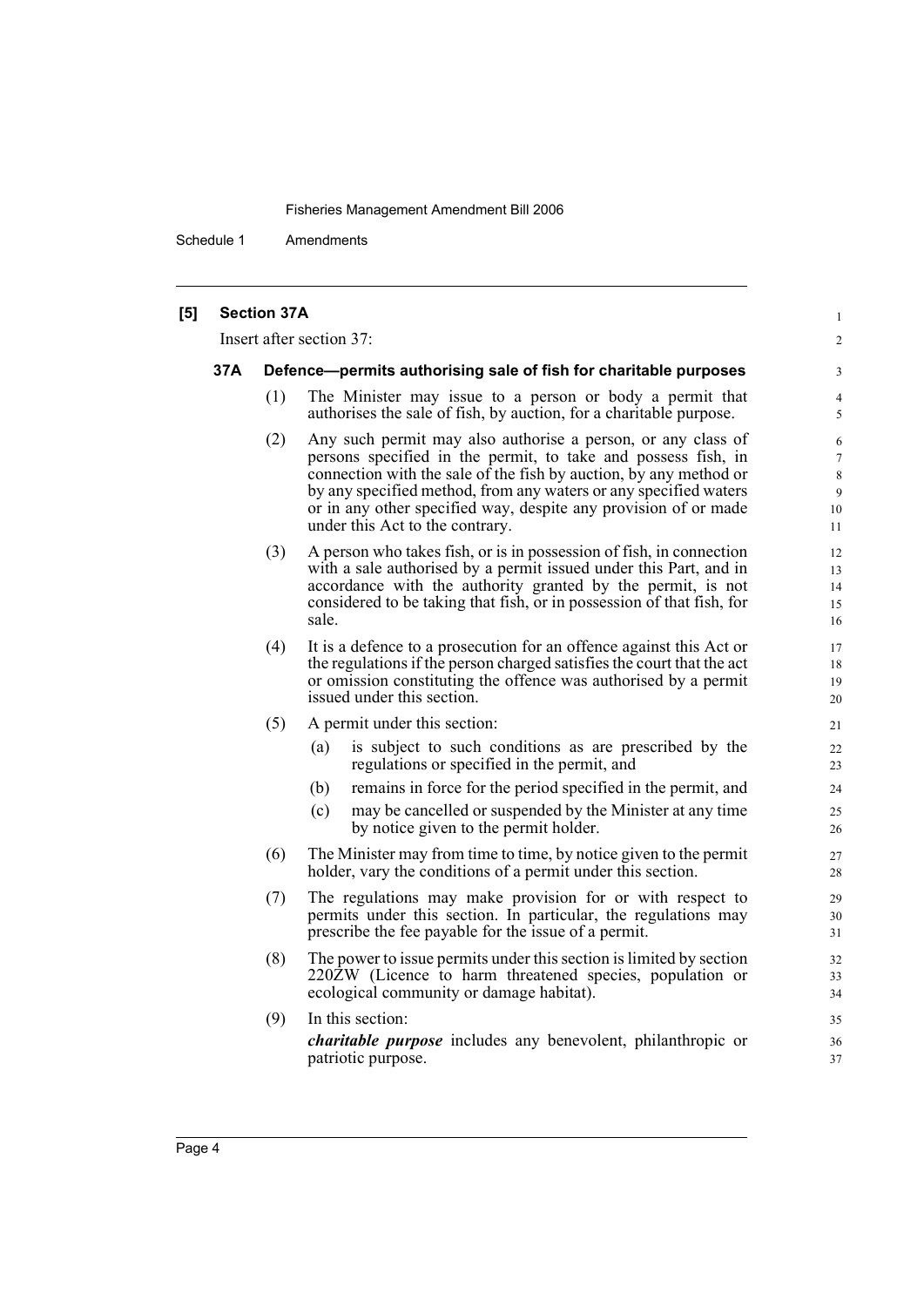Amendments Schedule 1

| [6]    |                       | Section 66 Who may fish in share management fisheries after<br>commencement of management plan                                         | $\mathbf{1}$<br>$\overline{2}$ |
|--------|-----------------------|----------------------------------------------------------------------------------------------------------------------------------------|--------------------------------|
|        |                       | Omit "in the Share Register" from section 66 (a).                                                                                      | 3                              |
| $[7]$  |                       | <b>Section 68 Endorsements on licences</b>                                                                                             | $\overline{4}$                 |
|        |                       | Omit "in the Share Register" from section 68 (3) (a).                                                                                  | 5                              |
| [8]    | Section 68 (3) (b)    |                                                                                                                                        | 6                              |
|        |                       | Omit the paragraph. Insert instead:                                                                                                    | $\tau$                         |
|        |                       | the shareholder has not less than the minimum<br>(b)                                                                                   | 8                              |
|        |                       | shareholding in the share management fishery required                                                                                  | 9                              |
|        |                       | under this Division, or the minimum such shareholding for                                                                              | 10                             |
|        |                       | the class of shares concerned, and                                                                                                     | 11                             |
| [9]    |                       | Section 68 (4B) and (4C)                                                                                                               | 12                             |
|        |                       | Insert after section 68 (4A):                                                                                                          | 13                             |
|        | (4B)                  | The licence of a shareholder may not be endorsed if the                                                                                | 14                             |
|        |                       | shareholder is already authorised, by endorsement, to take fish in                                                                     | 15                             |
|        |                       | share management fishery, unless the<br>another<br>further<br>endorsement is authorised by the management plan for each                | 16<br>17                       |
|        |                       | fishery in which the shareholder is, or will (as a consequence of                                                                      | 18                             |
|        |                       | the further endorsement), be authorised to take fish.                                                                                  | 19                             |
|        | (4C)                  | Subsection (4B) does not prevent a shareholder from nominating                                                                         | 20                             |
|        |                       | another person to take fish on behalf of the shareholder in any                                                                        | 21                             |
|        |                       | fishery in which the shareholder is prevented from holding an<br>endorsement, subject to compliance with any requirements under        | 22                             |
|        |                       | section 69.                                                                                                                            | 23<br>24                       |
| $[10]$ | <b>Section 68 (5)</b> |                                                                                                                                        | 25                             |
|        |                       | Insert "an" after "application for".                                                                                                   | 26                             |
| $[11]$ | Section 68 (6A)-(6C)  |                                                                                                                                        |                                |
|        |                       |                                                                                                                                        | 27                             |
|        |                       | Omit section 68 (6A). Insert instead:                                                                                                  | 28                             |
|        | (6A)                  | The authority conferred by such an endorsement is subject to                                                                           | 29                             |
|        |                       | such conditions as are prescribed by the regulations or specified<br>in the endorsement.                                               | 30<br>31                       |
|        |                       |                                                                                                                                        |                                |
|        | (6B)                  | The Minister may, at any time by notice in writing to the holder<br>of a licence who is authorised by an endorsement to take fish in a | 32<br>33                       |
|        |                       | share management fishery, revoke or vary the conditions of the                                                                         | 34                             |
|        |                       | endorsement or add new conditions. This subsection does not                                                                            | 35                             |
|        |                       | apply to conditions prescribed by the regulations.                                                                                     | 36                             |
|        |                       |                                                                                                                                        |                                |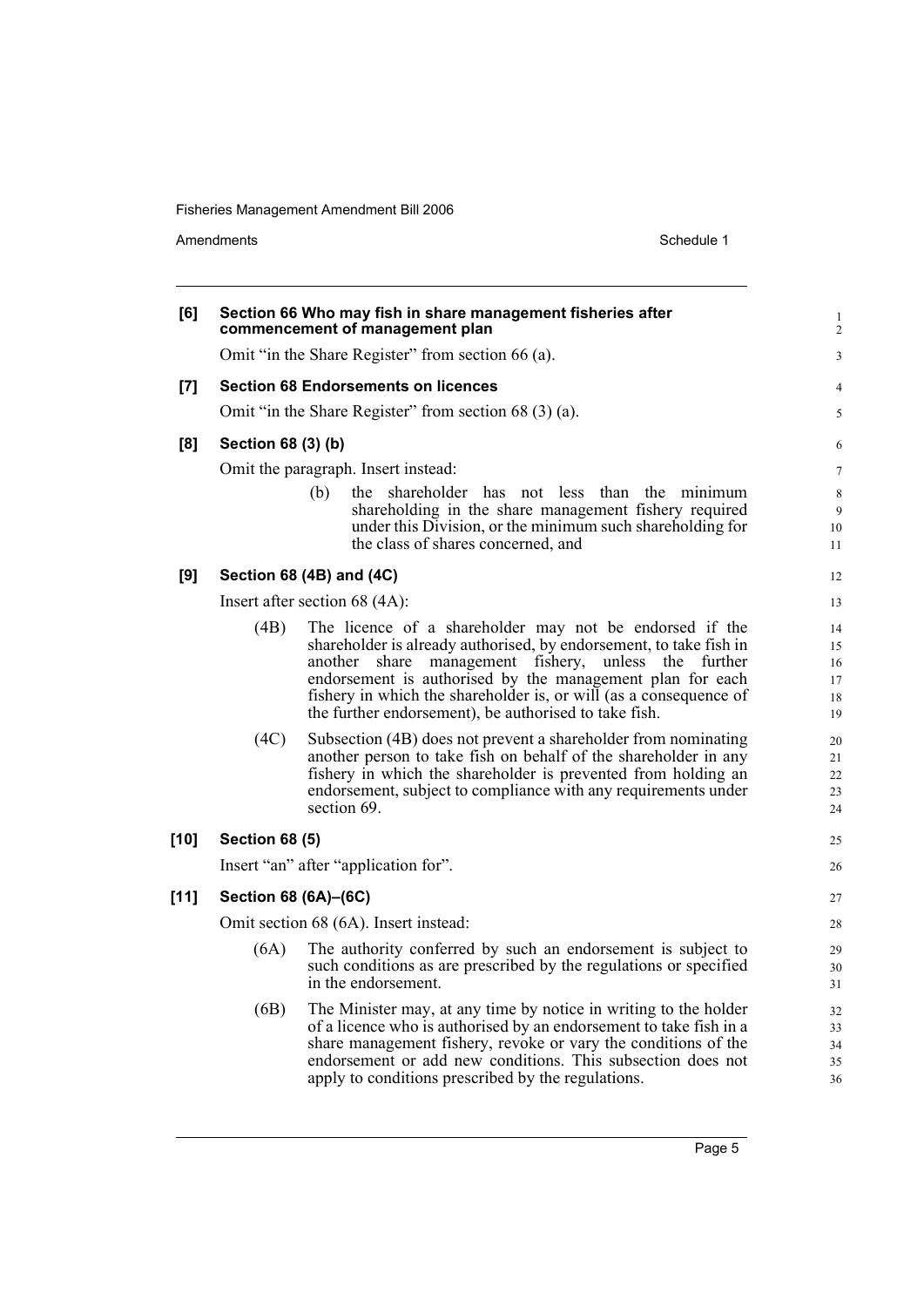Schedule 1 Amendments

|        | (6C)                 | The holder of a commercial fishing licence who contravenes any<br>condition of an endorsement on the licence under this section is<br>guilty of an offence.                                                                                                                                                                                                                                                                                                                                             |  |
|--------|----------------------|---------------------------------------------------------------------------------------------------------------------------------------------------------------------------------------------------------------------------------------------------------------------------------------------------------------------------------------------------------------------------------------------------------------------------------------------------------------------------------------------------------|--|
|        |                      | Maximum penalty: 100 penalty units.                                                                                                                                                                                                                                                                                                                                                                                                                                                                     |  |
| $[12]$ | Section 68 (8A)-(8C) |                                                                                                                                                                                                                                                                                                                                                                                                                                                                                                         |  |
|        |                      | Omit section 68 (8A). Insert instead:                                                                                                                                                                                                                                                                                                                                                                                                                                                                   |  |
|        | (8A)                 | An endorsement of the licence of a shareholder, or of the licence<br>of a nominated fisher of a shareholder, may also be revoked by<br>the Minister on a request made by the shareholder in accordance<br>with the requirements (if any) of the management plan for the<br>fishery.                                                                                                                                                                                                                     |  |
|        | (BB)                 | The Director-General is to record particulars of any endorsement<br>under this section, and any suspension, cancellation or revocation<br>of an endorsement, in the Share Register.                                                                                                                                                                                                                                                                                                                     |  |
|        | (8C)                 | The Minister may approve arrangements under which a person<br>who is eligible for an endorsement is given such an endorsement<br>in the form of a separate document from the commercial fishing<br>licence of the person. Any such document is taken to be an<br>endorsement on the commercial fishing licence of the person<br>authorised by the endorsement to take fish in the fishery, and<br>references in this Act or the regulations to an endorsement extend<br>to an endorsement in that form. |  |
| $[13]$ |                      | Section 69 Nomination of commercial fisher by holder of shares                                                                                                                                                                                                                                                                                                                                                                                                                                          |  |
|        |                      | Omit section 69 $(6)$ – $(8)$ . Insert instead:                                                                                                                                                                                                                                                                                                                                                                                                                                                         |  |
|        | (6)                  | However, the holder (the <i>nominating shareholder</i> ) may not:                                                                                                                                                                                                                                                                                                                                                                                                                                       |  |
|        |                      | nominate a commercial fisher who is nominated by<br>(a)<br>another shareholder in the same fishery, unless authorised<br>to do so by the management plan for the fishery, or                                                                                                                                                                                                                                                                                                                            |  |
|        |                      | nominate a commercial fisher who is nominated by<br>(b)<br>another shareholder in another fishery, unless authorised<br>to do so by the management plan for each fishery in which<br>the commercial fisher will be authorised to take fish as a<br>consequence of the nominations.                                                                                                                                                                                                                      |  |
|        | (7)                  | The management plan for a fishery may make further provision<br>for nominations under this section, and for the revocation of<br>nominations, including by requiring a shareholder to keep a<br>record of a nomination or revocation of a nomination.                                                                                                                                                                                                                                                   |  |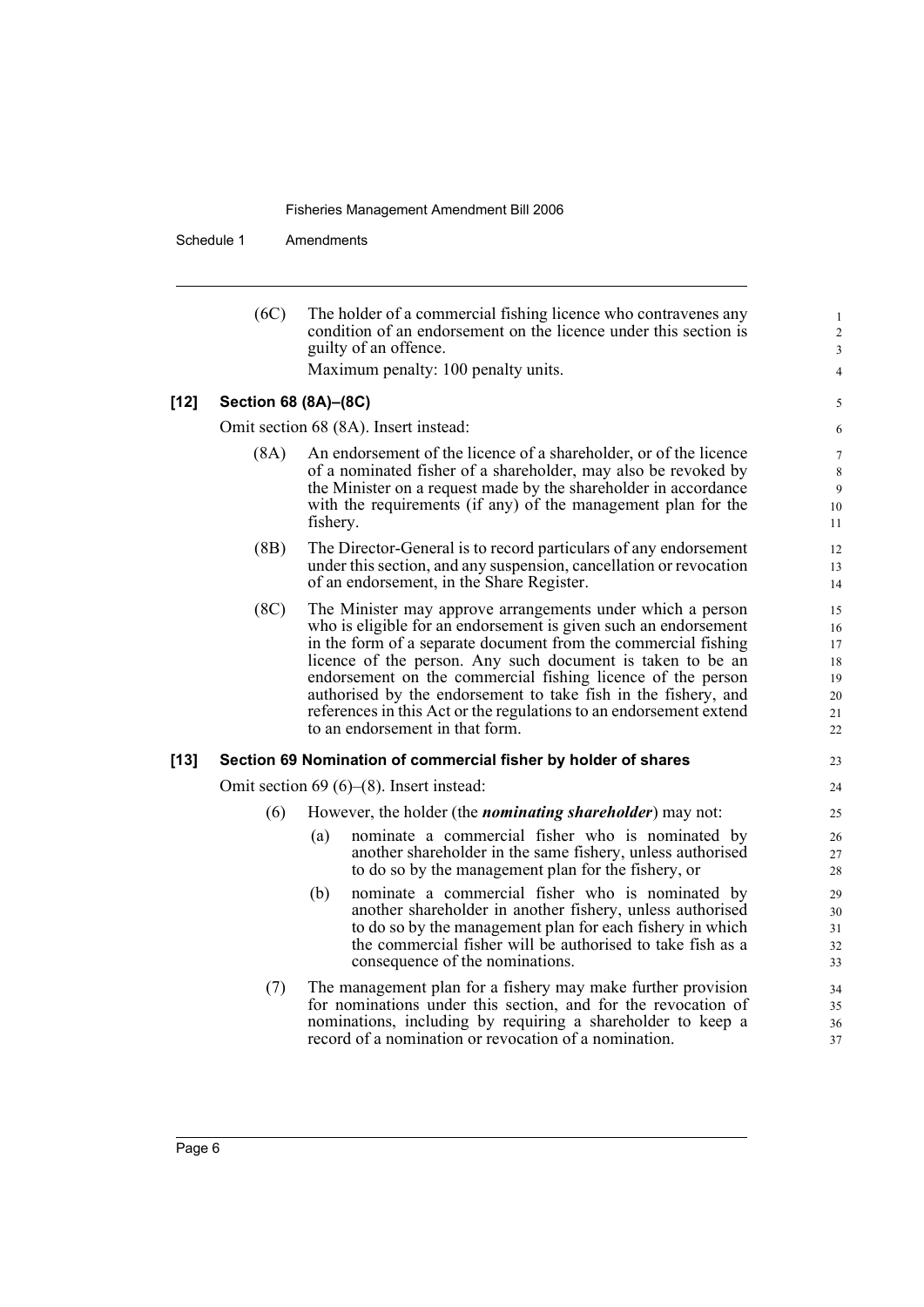Amendments Schedule 1

|        | (8)                   | The Director-General is to record any nomination under this<br>section, and any revocation of the nomination, in the Share<br>Register.                                                                                                                                                                                                                                                                                                                                                                                        | $\mathbf{1}$<br>$\overline{c}$<br>3          |
|--------|-----------------------|--------------------------------------------------------------------------------------------------------------------------------------------------------------------------------------------------------------------------------------------------------------------------------------------------------------------------------------------------------------------------------------------------------------------------------------------------------------------------------------------------------------------------------|----------------------------------------------|
| $[14]$ | fishery               | Section 70 Special endorsements to take fish in share management                                                                                                                                                                                                                                                                                                                                                                                                                                                               | 4<br>5                                       |
|        |                       | Insert after section $70(4)$ :                                                                                                                                                                                                                                                                                                                                                                                                                                                                                                 | 6                                            |
|        | (4A)                  | The Minister may, at any time by notice in writing to the holder<br>of a licence who is authorised by an endorsement under this<br>section to take fish in a share management fishery, revoke or vary<br>the conditions of the endorsement or add new conditions. This<br>subsection does not apply to conditions prescribed by the<br>regulations.                                                                                                                                                                            | 7<br>$\,$ 8 $\,$<br>9<br>10<br>11<br>12      |
|        | (4B)                  | The holder of a commercial fishing licence who contravenes any<br>condition of an endorsement on the licence under this section is<br>guilty of an offence.                                                                                                                                                                                                                                                                                                                                                                    | 13<br>14<br>15                               |
|        |                       | Maximum penalty: 100 penalty units.                                                                                                                                                                                                                                                                                                                                                                                                                                                                                            | 16                                           |
| $[15]$ | <b>Section 70 (6)</b> |                                                                                                                                                                                                                                                                                                                                                                                                                                                                                                                                | 17                                           |
|        |                       | Insert after section 70 $(5)$ :                                                                                                                                                                                                                                                                                                                                                                                                                                                                                                | 18                                           |
|        | (6)                   | The Minister may approve arrangements under which a person<br>who is proposed to be given an endorsement under this section is<br>given the endorsement in the form of a separate document from<br>the commercial fishing licence of the person. Any such document<br>is taken to be an endorsement on the commercial fishing licence<br>of the person authorised by the endorsement to take fish in the<br>fishery, and references in this Act or the regulations to an<br>endorsement extend to an endorsement in that form. | 19<br>20<br>21<br>22<br>23<br>24<br>25<br>26 |
| $[16]$ |                       | Section 75 Forfeiture of shares for certain contraventions of Act                                                                                                                                                                                                                                                                                                                                                                                                                                                              | 27                                           |
|        |                       | Omit section 75 (5). Insert instead:                                                                                                                                                                                                                                                                                                                                                                                                                                                                                           | 28                                           |
|        | (5)                   | The Minister is to sell forfeited shares to which this section<br>applies by public tender.                                                                                                                                                                                                                                                                                                                                                                                                                                    | 29<br>30                                     |
|        | (6)                   | The purchase price is to be paid to the credit of the Consolidated<br>Fund, subject to this section.                                                                                                                                                                                                                                                                                                                                                                                                                           | 31<br>32                                     |
|        | (7)                   | If shares are forfeited for a failure by the shareholder to pay a<br>community contribution or other amount due under this Part:                                                                                                                                                                                                                                                                                                                                                                                               | 33<br>34                                     |
|        |                       | any community contribution due under this Part is to be<br>(a)<br>deducted from the purchase price and paid to the credit of<br>the Consolidated Fund, and                                                                                                                                                                                                                                                                                                                                                                     | 35<br>36<br>37                               |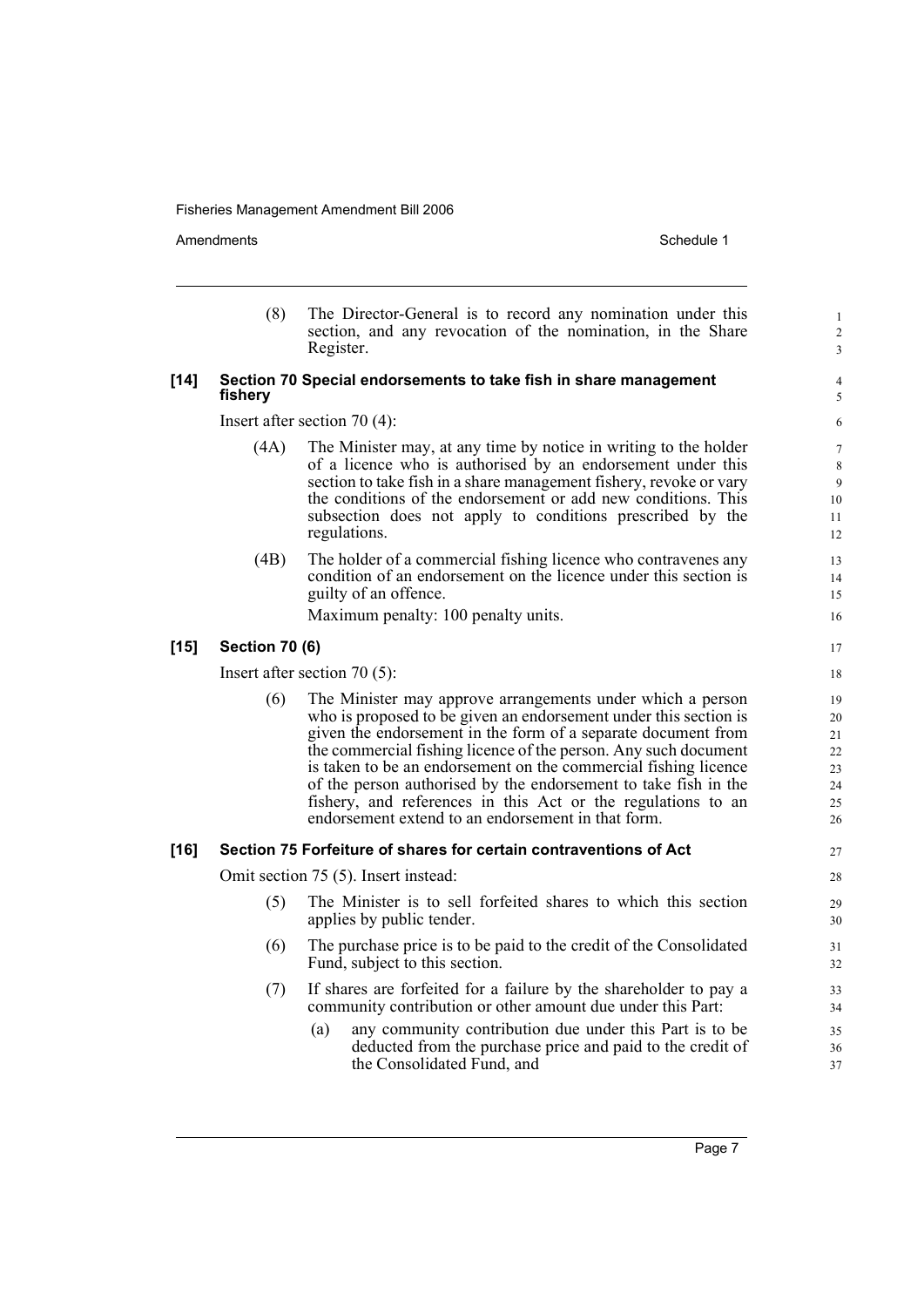Schedule 1 Amendments

| (b) | any other amount due under this Part that would, on       |
|-----|-----------------------------------------------------------|
|     | payment, be paid into the Commercial Fishing Trust Fund,  |
|     | is to be deducted from the purchase price and paid to the |
|     | credit of the Commercial Fishing Trust Fund, and          |

- (c) the balance (if any) remaining after payment of the amounts referred to in paragraphs (a) and (b) is to be paid to the shareholder.
- (8) The regulations may authorise or require the payment of any part of the purchase price to a person (other than the shareholder) who had an interest in the shares after deduction of the expenses reasonably incurred in connection with the sale.

#### **[17] Section 76 Management charges**

Omit section 76 (1). Insert instead:

(1) The Minister may, subject to this section, determine the management charge payable by holders of shares in a share management fishery. The charge is payable annually, or as otherwise determined by the Minister.

#### **[18] Section 76 (4A)**

Insert after section 76 (4):

- (4A) The management charge may be fixed to provide for, and the provisions of a management plan relating to the management charge may facilitate, either or both of the following:
	- (a) the calculation of a single management charge for more than one share management fishery (that is, so that holders of shares in more than one share management fishery are not liable to pay a separate management charge in respect of each fishery),
	- (b) the calculation of a single management charge for a single fishing business (even if the fishing business is comprised of, or includes, shares in more than one share management fishery).

#### **[19] Section 76 (7A)**

Insert after section 76 (7):

(7A) Interest charged on an overdue management charge, or an instalment of a management charge, under subsection (6) is taken to be part of the management charge.

11 12

13 14

> 34 35 36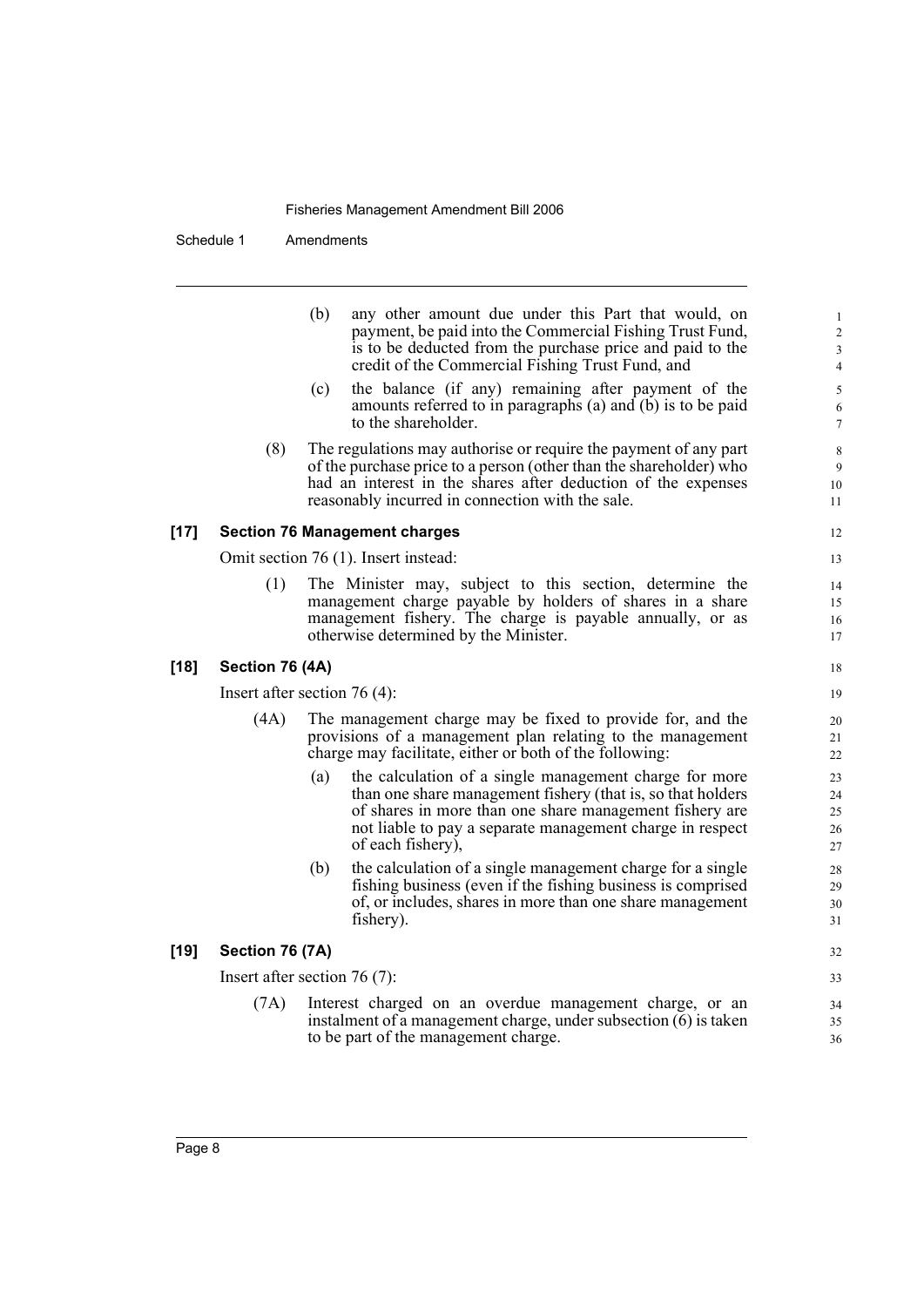Amendments Schedule 1

| $[20]$ |         | industry costs      | Section 106 Annual contribution to cost of research and to other                                                                                                                                                                                                                                                                                                                                                                                                                                                           | $\mathbf{1}$<br>$\overline{2}$               |
|--------|---------|---------------------|----------------------------------------------------------------------------------------------------------------------------------------------------------------------------------------------------------------------------------------------------------------------------------------------------------------------------------------------------------------------------------------------------------------------------------------------------------------------------------------------------------------------------|----------------------------------------------|
|        |         | Omit the section.   |                                                                                                                                                                                                                                                                                                                                                                                                                                                                                                                            | 3                                            |
| $[21]$ | fishery |                     | Section 112 Commercial fishing licence to be endorsed for restricted                                                                                                                                                                                                                                                                                                                                                                                                                                                       | 4<br>5                                       |
|        |         |                     | Omit section 112 (2). Insert instead:                                                                                                                                                                                                                                                                                                                                                                                                                                                                                      | 6                                            |
|        |         | (2)                 | The authority conferred by such an endorsement is subject to<br>such conditions as are prescribed by the regulations or specified<br>in the endorsement.                                                                                                                                                                                                                                                                                                                                                                   | $\tau$<br>$\,$ 8 $\,$<br>9                   |
|        |         | (3)                 | The Minister may, at any time by notice in writing to the holder<br>of a licence who is authorised by an endorsement to take fish in a<br>restricted fishery, revoke or vary the conditions of the<br>endorsement or add new conditions. This subsection does not<br>apply to conditions prescribed by the regulations.                                                                                                                                                                                                    | 10<br>11<br>12<br>13<br>14                   |
|        |         | (4)                 | The holder of a commercial fishing licence who contravenes any<br>condition of an endorsement on the licence under this section is<br>guilty of an offence.<br>Maximum penalty: 100 penalty units.                                                                                                                                                                                                                                                                                                                         | 15<br>16<br>17<br>18                         |
|        |         | (5)                 | The Minister may approve arrangements under which a person<br>who is eligible for an endorsement in a restricted fishery is given<br>an endorsement in the form of a separate document from the<br>commercial fishing licence of the person. Any such document is<br>taken to be an endorsement on the commercial fishing licence of<br>the person authorised by the endorsement to take fish in the<br>fishery, and references in this Act or the regulations to an<br>endorsement extend to an endorsement in that form. | 19<br>20<br>21<br>22<br>23<br>24<br>25<br>26 |
| $[22]$ |         | <b>Section 115A</b> |                                                                                                                                                                                                                                                                                                                                                                                                                                                                                                                            | 27                                           |
|        |         |                     | Insert after section 115:                                                                                                                                                                                                                                                                                                                                                                                                                                                                                                  | 28                                           |
|        | 115A    |                     | Annual contribution to industry costs                                                                                                                                                                                                                                                                                                                                                                                                                                                                                      | 29                                           |
|        |         | (1)                 | A participant in a restricted fishery must, if the regulations so<br>require, pay to the Minister an annual contribution towards one<br>or more of the following:<br>the costs of taking measures to enhance the effective<br>(a)                                                                                                                                                                                                                                                                                          | $30\,$<br>31<br>32<br>33                     |
|        |         |                     | management of commercial fishing,                                                                                                                                                                                                                                                                                                                                                                                                                                                                                          | 34                                           |
|        |         |                     | the costs of carrying out research into commercial fishing,<br>(b)                                                                                                                                                                                                                                                                                                                                                                                                                                                         | 35                                           |
|        |         |                     | (c)<br>the costs of management and<br>administration of<br>commercial fishing,                                                                                                                                                                                                                                                                                                                                                                                                                                             | 36<br>37                                     |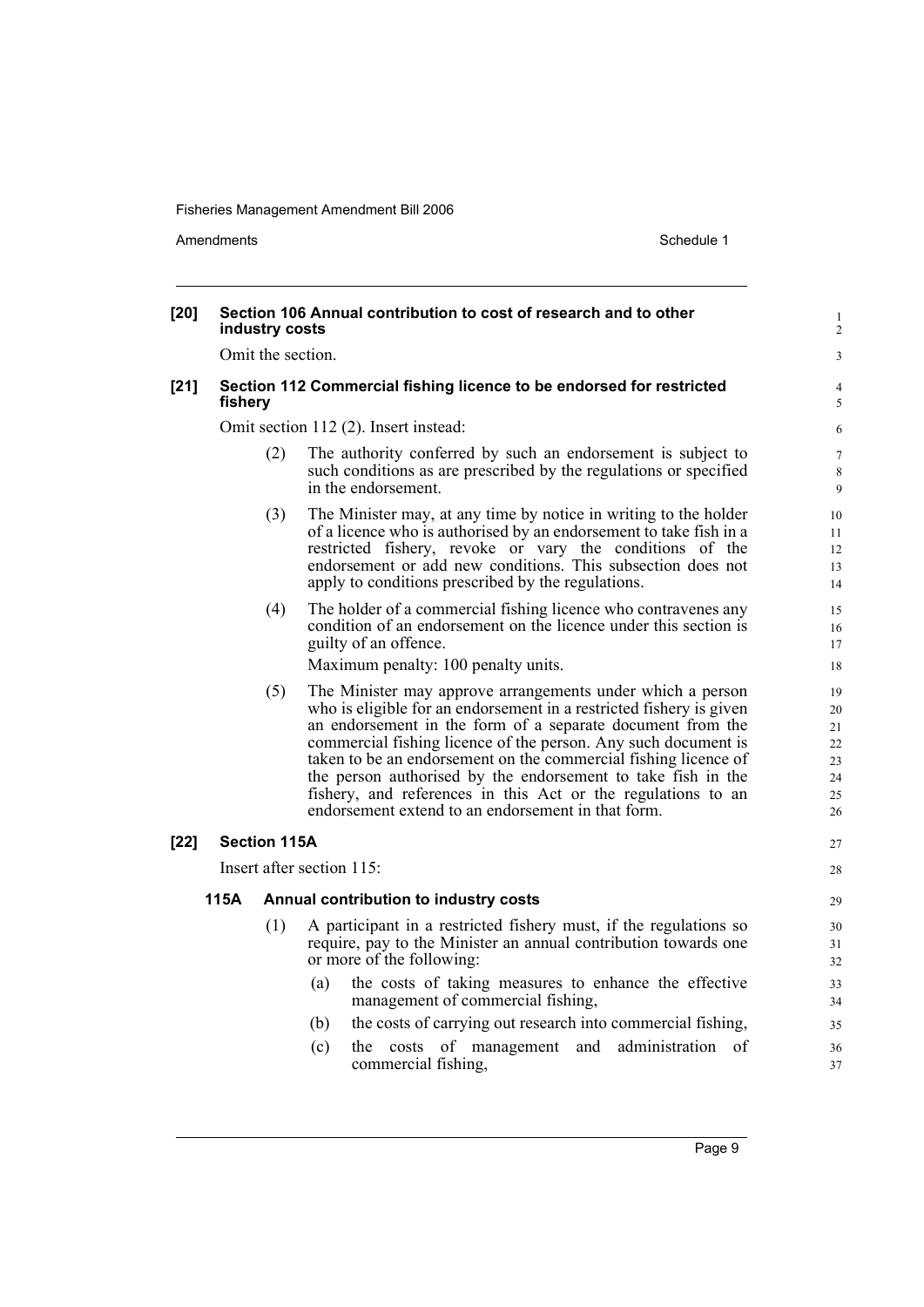Schedule 1 Amendments

|        |                        | the costs of ensuring compliance with commercial fishing<br>(d)<br>regulatory controls,                                                                                                                                                                                                                                        | $\mathbf{1}$<br>$\overline{c}$ |
|--------|------------------------|--------------------------------------------------------------------------------------------------------------------------------------------------------------------------------------------------------------------------------------------------------------------------------------------------------------------------------|--------------------------------|
|        |                        | the costs of consultative arrangements with commercial<br>(e)<br>fishers.                                                                                                                                                                                                                                                      | 3<br>$\overline{4}$            |
|        | (2)                    | For the purposes of this section, a <i>participant</i> in a restricted<br>fishery means:                                                                                                                                                                                                                                       | 5<br>6                         |
|        |                        | a person who has an endorsement on his or her commercial<br>(a)<br>fishing licence that authorises the person to take fish for<br>sale in the restricted fishery, or                                                                                                                                                           | $\overline{7}$<br>8<br>9       |
|        |                        | the owner of a fishing business of which the endorsement<br>(b)<br>is a component.                                                                                                                                                                                                                                             | 10<br>11                       |
|        | (3)                    | The amount of the contribution is to be specified in or determined<br>under the regulations.                                                                                                                                                                                                                                   | 12<br>13                       |
|        | (4)                    | The regulations may provide for payment of the annual<br>contribution by instalments.                                                                                                                                                                                                                                          | 14<br>15                       |
|        | (5)                    | If a contribution, or an instalment of a contribution, is unpaid<br>after the due date for its payment, the Minister may charge<br>interest on the overdue amount at the rate payable from time to<br>time in respect of judgments of the Supreme Court or, if some<br>other rate is prescribed by the regulations, that rate. | 16<br>17<br>18<br>19<br>20     |
|        | (6)                    | Interest may be charged for each day that has elapsed between the<br>date on which payment is due and the date of payment.                                                                                                                                                                                                     | 21<br>22                       |
|        | (7)                    | Interest charged on an overdue annual contribution, or instalment<br>of a contribution, under subsection $(5)$ is taken to be part of the<br>contribution.                                                                                                                                                                     | 23<br>24<br>25                 |
| $[23]$ |                        | Section 119 Fish receiver to supply information                                                                                                                                                                                                                                                                                | 26                             |
|        |                        | Omit section 119 (2). Insert instead:                                                                                                                                                                                                                                                                                          | 27                             |
|        | (2)                    | The regulations may make provision for or with respect to the<br>information to be given by registered fish receivers.                                                                                                                                                                                                         | 28<br>29                       |
| [24]   | <b>Section 119 (3)</b> |                                                                                                                                                                                                                                                                                                                                | 30                             |
|        |                        | Omit ", or keep records,".                                                                                                                                                                                                                                                                                                     | 31                             |

 $[24]$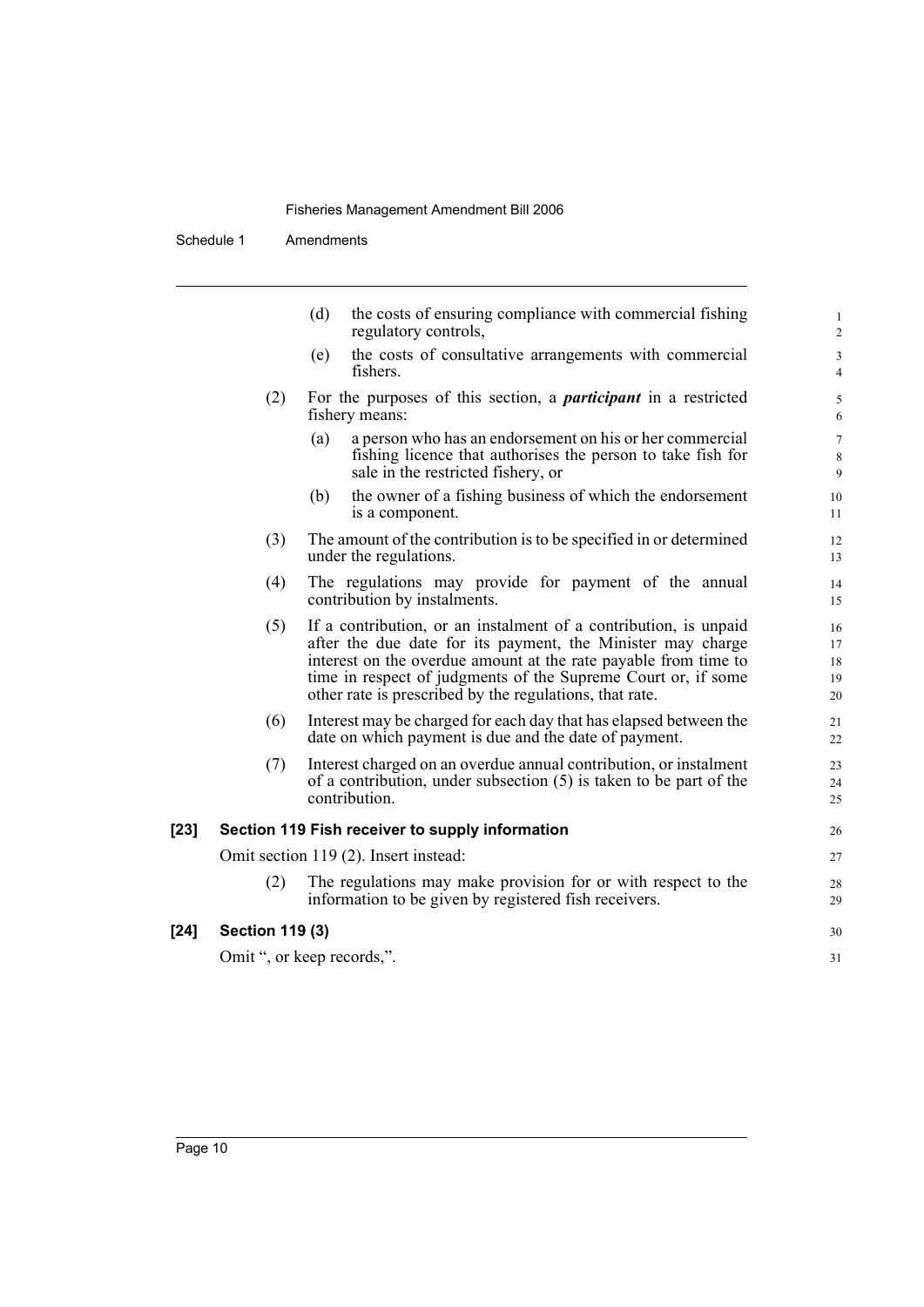Amendments Schedule 1

| $[25]$ |     |     | Sections 121-122A                                                                                                                                                                                                                                                             | $\mathbf{1}$               |
|--------|-----|-----|-------------------------------------------------------------------------------------------------------------------------------------------------------------------------------------------------------------------------------------------------------------------------------|----------------------------|
|        |     |     | Omit sections 121 and 122. Insert instead:                                                                                                                                                                                                                                    | $\overline{c}$             |
|        | 121 |     | Records to be made by commercial fishers                                                                                                                                                                                                                                      | 3                          |
|        |     | (1) | A commercial fisher must make such records as the regulations<br>require in respect of fishing activities engaged in by the<br>commercial fisher for commercial purposes.                                                                                                     | $\overline{4}$<br>5<br>6   |
|        |     | (2) | In particular, the regulations may require a record to be made of<br>the following:                                                                                                                                                                                           | $\tau$<br>8                |
|        |     |     | particulars of all fishing activities engaged in by a<br>(a)<br>commercial fisher for commercial purposes (including<br>those where no fish were taken),                                                                                                                      | 9<br>10<br>11              |
|        |     |     | particulars of all fish taken during those fishing activities,<br>(b)                                                                                                                                                                                                         | 12                         |
|        |     |     | the location in which the fishing activities were carried out,<br>(c)                                                                                                                                                                                                         | 13                         |
|        |     |     | the fishing gear used in connection with the fishing<br>(d)<br>activities,                                                                                                                                                                                                    | 14<br>15                   |
|        |     |     | any period in which the commercial fisher did not engage<br>(e)<br>in any fishing activities for commercial purposes.                                                                                                                                                         | 16<br>17                   |
|        |     | (3) | The record must be made in such form and manner as is<br>prescribed by the regulations or (subject to the regulations) as is<br>approved by the Minister.                                                                                                                     | 18<br>19<br>20             |
|        |     | (4) | A commercial fisher who fails to make a record as required by<br>this section is guilty of an offence.<br>Maximum penalty: 200 penalty units.                                                                                                                                 | 21<br>22<br>23             |
|        |     | (5) | A commercial fisher who is required to make a record under this<br>section must, if the regulations so require, ensure that a copy of<br>the record is sent to the Director-General within such period as<br>the regulations prescribe.<br>Maximum penalty: 10 penalty units. | 24<br>25<br>26<br>27<br>28 |
|        | 122 |     | Records to be made by employers of commercial fishers                                                                                                                                                                                                                         | 29                         |
|        |     | (1) | A fishing employer must make such records as the regulations<br>require in respect of fishing activities engaged in by a nominated<br>fisher on behalf of the fishing employer.                                                                                               | 30<br>31<br>32             |
|        |     | (2) | In particular, the regulations may require a record to be made of<br>the following:                                                                                                                                                                                           | 33<br>34                   |
|        |     |     | particulars of all fishing activities engaged in by a<br>(a)<br>nominated fisher on behalf of the fishing employer<br>(including those where no fish were taken),                                                                                                             | 35<br>36<br>37             |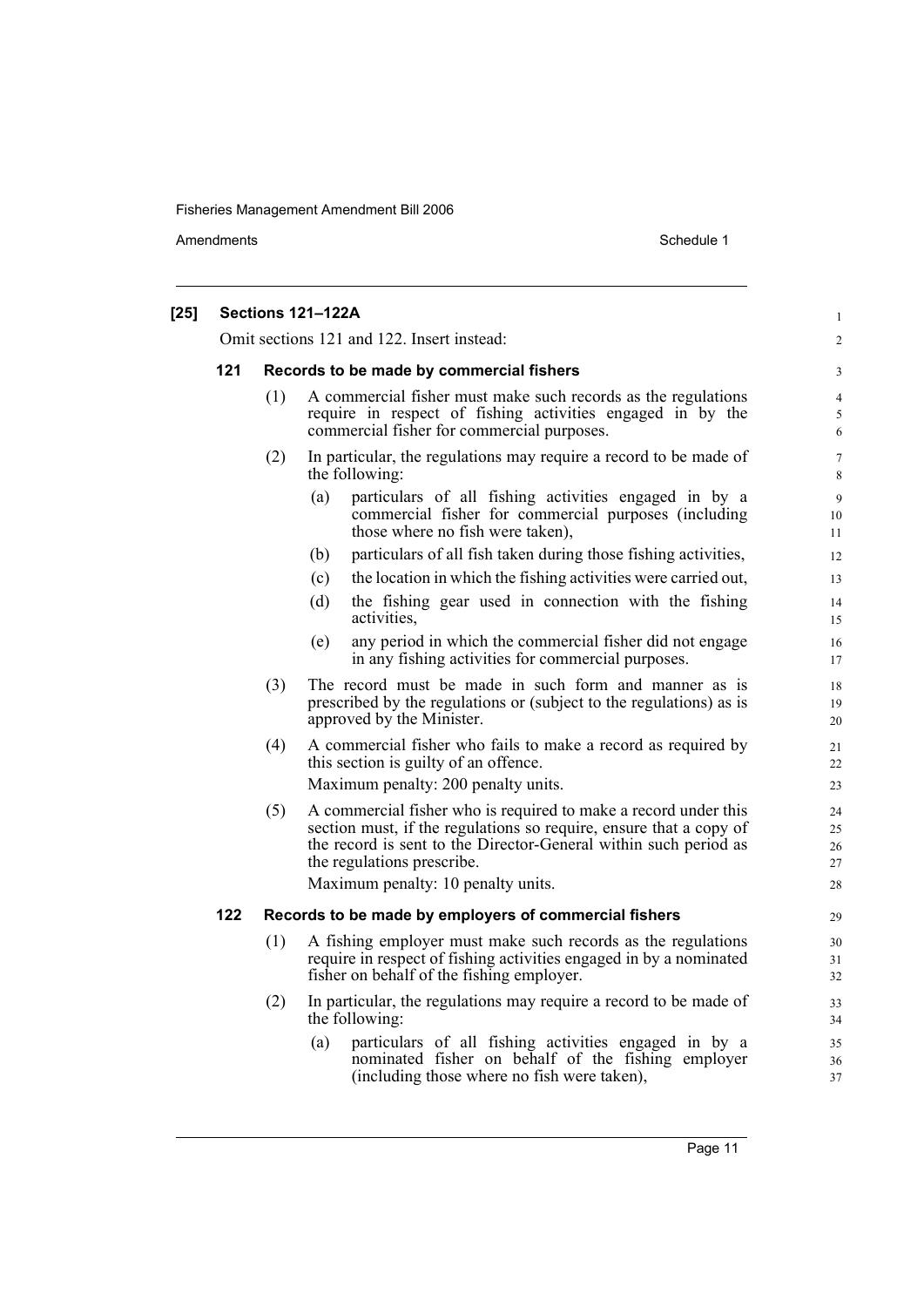Schedule 1 Amendments

| particulars of all fish taken during those fishing activities,<br>(b)<br>the location in which the fishing activities were carried out,<br>(c)<br>the fishing gear used in connection with the fishing<br>(d)<br>activities,<br>(e)<br>any period in which the nominated fisher did not engage in<br>any fishing activities on behalf of the fishing employer.<br>The record must be made in such form and manner as is<br>(3)<br>prescribed by the regulations or (subject to the regulations) as is<br>approved by the Minister.<br>(4)<br>A fishing employer who fails to make a record as required by this<br>section is guilty of an offence.<br>Maximum penalty: In the case of a corporation, 500 penalty units<br>or, in any other case, 200 penalty units.<br>(5)<br>A nominated fisher who engages in any fishing activity on behalf<br>of a fishing employer must not fail to provide the fishing<br>employer with such information concerning those activities as<br>the fishing employer may reasonably require to comply with this<br>section.<br>Maximum penalty: 200 penalty units.<br>A fishing employer who is required to make a record under this<br>(6)<br>section must, if the regulations so require, ensure that a copy of<br>the record is sent to the Director-General within such period as<br>the regulations prescribe.<br>Maximum penalty: 10 penalty units.<br>(7)<br>In this section:<br><i>fishing employer</i> means a shareholder in a share management<br>fishery, an owner of a fishing business, or any other person, who<br>nominates a commercial fisher to take fish in a fishery on behalf<br>of the shareholder, owner or other person.<br><i>nominated fisher</i> of a fishing employer means a commercial<br>fisher who is for the time being nominated by the fishing<br>employer under this Act or the regulations to take fish in a fishery<br>on behalf of the fishing employer.<br>Records to be made by fish receivers<br>122A<br>(1)<br>A registered fish receiver must make such records as the<br>regulations require relating to fish received by the fish receiver.<br>The record must be made in such form and manner as are<br>(2)<br>prescribed by the regulations or (subject to the regulations) as are |  |                           |
|----------------------------------------------------------------------------------------------------------------------------------------------------------------------------------------------------------------------------------------------------------------------------------------------------------------------------------------------------------------------------------------------------------------------------------------------------------------------------------------------------------------------------------------------------------------------------------------------------------------------------------------------------------------------------------------------------------------------------------------------------------------------------------------------------------------------------------------------------------------------------------------------------------------------------------------------------------------------------------------------------------------------------------------------------------------------------------------------------------------------------------------------------------------------------------------------------------------------------------------------------------------------------------------------------------------------------------------------------------------------------------------------------------------------------------------------------------------------------------------------------------------------------------------------------------------------------------------------------------------------------------------------------------------------------------------------------------------------------------------------------------------------------------------------------------------------------------------------------------------------------------------------------------------------------------------------------------------------------------------------------------------------------------------------------------------------------------------------------------------------------------------------------------------------------------------------------------------------------------------------------------------------|--|---------------------------|
|                                                                                                                                                                                                                                                                                                                                                                                                                                                                                                                                                                                                                                                                                                                                                                                                                                                                                                                                                                                                                                                                                                                                                                                                                                                                                                                                                                                                                                                                                                                                                                                                                                                                                                                                                                                                                                                                                                                                                                                                                                                                                                                                                                                                                                                                      |  |                           |
|                                                                                                                                                                                                                                                                                                                                                                                                                                                                                                                                                                                                                                                                                                                                                                                                                                                                                                                                                                                                                                                                                                                                                                                                                                                                                                                                                                                                                                                                                                                                                                                                                                                                                                                                                                                                                                                                                                                                                                                                                                                                                                                                                                                                                                                                      |  |                           |
|                                                                                                                                                                                                                                                                                                                                                                                                                                                                                                                                                                                                                                                                                                                                                                                                                                                                                                                                                                                                                                                                                                                                                                                                                                                                                                                                                                                                                                                                                                                                                                                                                                                                                                                                                                                                                                                                                                                                                                                                                                                                                                                                                                                                                                                                      |  |                           |
|                                                                                                                                                                                                                                                                                                                                                                                                                                                                                                                                                                                                                                                                                                                                                                                                                                                                                                                                                                                                                                                                                                                                                                                                                                                                                                                                                                                                                                                                                                                                                                                                                                                                                                                                                                                                                                                                                                                                                                                                                                                                                                                                                                                                                                                                      |  |                           |
|                                                                                                                                                                                                                                                                                                                                                                                                                                                                                                                                                                                                                                                                                                                                                                                                                                                                                                                                                                                                                                                                                                                                                                                                                                                                                                                                                                                                                                                                                                                                                                                                                                                                                                                                                                                                                                                                                                                                                                                                                                                                                                                                                                                                                                                                      |  |                           |
|                                                                                                                                                                                                                                                                                                                                                                                                                                                                                                                                                                                                                                                                                                                                                                                                                                                                                                                                                                                                                                                                                                                                                                                                                                                                                                                                                                                                                                                                                                                                                                                                                                                                                                                                                                                                                                                                                                                                                                                                                                                                                                                                                                                                                                                                      |  |                           |
|                                                                                                                                                                                                                                                                                                                                                                                                                                                                                                                                                                                                                                                                                                                                                                                                                                                                                                                                                                                                                                                                                                                                                                                                                                                                                                                                                                                                                                                                                                                                                                                                                                                                                                                                                                                                                                                                                                                                                                                                                                                                                                                                                                                                                                                                      |  |                           |
|                                                                                                                                                                                                                                                                                                                                                                                                                                                                                                                                                                                                                                                                                                                                                                                                                                                                                                                                                                                                                                                                                                                                                                                                                                                                                                                                                                                                                                                                                                                                                                                                                                                                                                                                                                                                                                                                                                                                                                                                                                                                                                                                                                                                                                                                      |  |                           |
|                                                                                                                                                                                                                                                                                                                                                                                                                                                                                                                                                                                                                                                                                                                                                                                                                                                                                                                                                                                                                                                                                                                                                                                                                                                                                                                                                                                                                                                                                                                                                                                                                                                                                                                                                                                                                                                                                                                                                                                                                                                                                                                                                                                                                                                                      |  |                           |
|                                                                                                                                                                                                                                                                                                                                                                                                                                                                                                                                                                                                                                                                                                                                                                                                                                                                                                                                                                                                                                                                                                                                                                                                                                                                                                                                                                                                                                                                                                                                                                                                                                                                                                                                                                                                                                                                                                                                                                                                                                                                                                                                                                                                                                                                      |  |                           |
|                                                                                                                                                                                                                                                                                                                                                                                                                                                                                                                                                                                                                                                                                                                                                                                                                                                                                                                                                                                                                                                                                                                                                                                                                                                                                                                                                                                                                                                                                                                                                                                                                                                                                                                                                                                                                                                                                                                                                                                                                                                                                                                                                                                                                                                                      |  |                           |
|                                                                                                                                                                                                                                                                                                                                                                                                                                                                                                                                                                                                                                                                                                                                                                                                                                                                                                                                                                                                                                                                                                                                                                                                                                                                                                                                                                                                                                                                                                                                                                                                                                                                                                                                                                                                                                                                                                                                                                                                                                                                                                                                                                                                                                                                      |  |                           |
|                                                                                                                                                                                                                                                                                                                                                                                                                                                                                                                                                                                                                                                                                                                                                                                                                                                                                                                                                                                                                                                                                                                                                                                                                                                                                                                                                                                                                                                                                                                                                                                                                                                                                                                                                                                                                                                                                                                                                                                                                                                                                                                                                                                                                                                                      |  |                           |
|                                                                                                                                                                                                                                                                                                                                                                                                                                                                                                                                                                                                                                                                                                                                                                                                                                                                                                                                                                                                                                                                                                                                                                                                                                                                                                                                                                                                                                                                                                                                                                                                                                                                                                                                                                                                                                                                                                                                                                                                                                                                                                                                                                                                                                                                      |  |                           |
|                                                                                                                                                                                                                                                                                                                                                                                                                                                                                                                                                                                                                                                                                                                                                                                                                                                                                                                                                                                                                                                                                                                                                                                                                                                                                                                                                                                                                                                                                                                                                                                                                                                                                                                                                                                                                                                                                                                                                                                                                                                                                                                                                                                                                                                                      |  |                           |
|                                                                                                                                                                                                                                                                                                                                                                                                                                                                                                                                                                                                                                                                                                                                                                                                                                                                                                                                                                                                                                                                                                                                                                                                                                                                                                                                                                                                                                                                                                                                                                                                                                                                                                                                                                                                                                                                                                                                                                                                                                                                                                                                                                                                                                                                      |  | approved by the Minister. |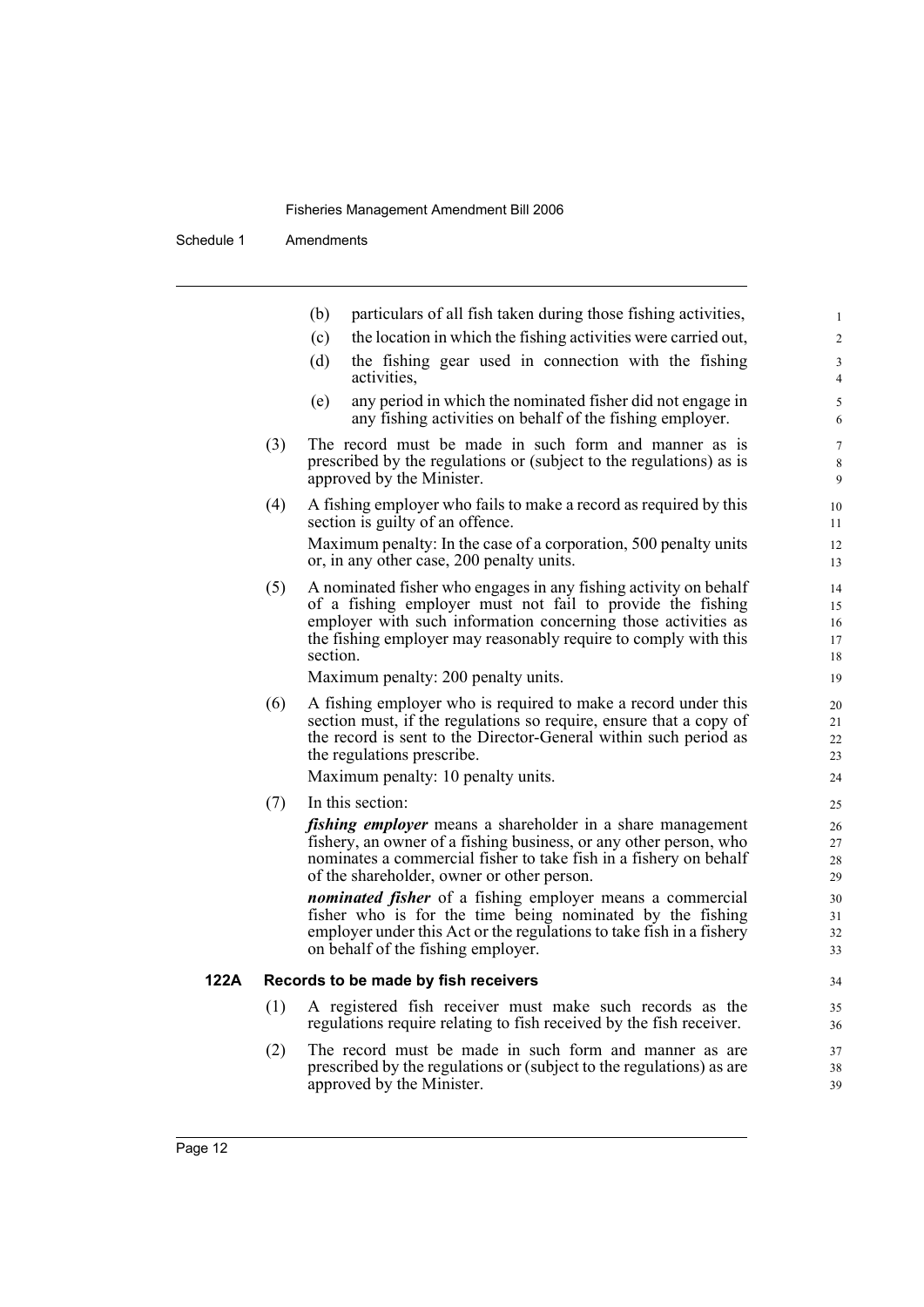Amendments Schedule 1

**[26]** 

10 11

|                                               | (3)                                                                                                                                                                                                                                                   | A registered fish receiver who fails to make a record as required<br>by this section is guilty of an offence.                                                                                                                                                                                                               |  |  |  |  |
|-----------------------------------------------|-------------------------------------------------------------------------------------------------------------------------------------------------------------------------------------------------------------------------------------------------------|-----------------------------------------------------------------------------------------------------------------------------------------------------------------------------------------------------------------------------------------------------------------------------------------------------------------------------|--|--|--|--|
|                                               |                                                                                                                                                                                                                                                       | Maximum penalty: In the case of a corporation, 500 penalty units<br>or, in any other case, 200 penalty units.                                                                                                                                                                                                               |  |  |  |  |
|                                               | (4)<br>A registered fish receiver who is required to make a record under<br>this section must, if the regulations so require, ensure that a copy<br>of the record is sent to the Director-General within such period as<br>the regulations prescribe. |                                                                                                                                                                                                                                                                                                                             |  |  |  |  |
|                                               |                                                                                                                                                                                                                                                       | Maximum penalty: 10 penalty units.                                                                                                                                                                                                                                                                                          |  |  |  |  |
|                                               | <b>Section 127D</b>                                                                                                                                                                                                                                   |                                                                                                                                                                                                                                                                                                                             |  |  |  |  |
|                                               |                                                                                                                                                                                                                                                       | Insert after section 127C:                                                                                                                                                                                                                                                                                                  |  |  |  |  |
| 127D<br>Annual contribution to industry costs |                                                                                                                                                                                                                                                       |                                                                                                                                                                                                                                                                                                                             |  |  |  |  |
|                                               | (1)                                                                                                                                                                                                                                                   | The holder of a charter fishing boat licence must, if the<br>regulations so require, pay to the Minister an annual contribution<br>towards one or more of the following:                                                                                                                                                    |  |  |  |  |
|                                               |                                                                                                                                                                                                                                                       | the costs of taking measures to enhance charter fishing,<br>(a)                                                                                                                                                                                                                                                             |  |  |  |  |
|                                               |                                                                                                                                                                                                                                                       | the costs of carrying out research into charter boat fishing,<br>(b)                                                                                                                                                                                                                                                        |  |  |  |  |
|                                               |                                                                                                                                                                                                                                                       | the costs of management and administration of charter<br>(c)<br>fishing boat operations,                                                                                                                                                                                                                                    |  |  |  |  |
|                                               |                                                                                                                                                                                                                                                       | (d)<br>the costs of ensuring compliance with charter fishing boat<br>regulatory controls,                                                                                                                                                                                                                                   |  |  |  |  |
|                                               |                                                                                                                                                                                                                                                       | (e)<br>the costs of consultative arrangements with owners and<br>operators of charter fishing boats.                                                                                                                                                                                                                        |  |  |  |  |
|                                               | (2)                                                                                                                                                                                                                                                   | The amount of the contribution is to be specified in or determined<br>under the regulations.                                                                                                                                                                                                                                |  |  |  |  |
|                                               | (3)                                                                                                                                                                                                                                                   | The regulations may provide for payment of the annual<br>contribution by instalments.                                                                                                                                                                                                                                       |  |  |  |  |
|                                               | (4)                                                                                                                                                                                                                                                   | If a contribution, or instalment of a contribution, is unpaid after<br>the due date for its payment, the Minister may charge interest on<br>the overdue amount at the rate payable from time to time in<br>respect of judgments of the Supreme Court or, if some other rate<br>is prescribed by the regulations, that rate. |  |  |  |  |
|                                               | (5)                                                                                                                                                                                                                                                   | Interest may be charged for each day that has elapsed between the<br>date on which payment is due and the date of payment.                                                                                                                                                                                                  |  |  |  |  |
|                                               | (6)                                                                                                                                                                                                                                                   | Interest charged on an overdue annual contribution, or instalment<br>of a contribution, under subsection (4) is taken to be part of the<br>contribution.                                                                                                                                                                    |  |  |  |  |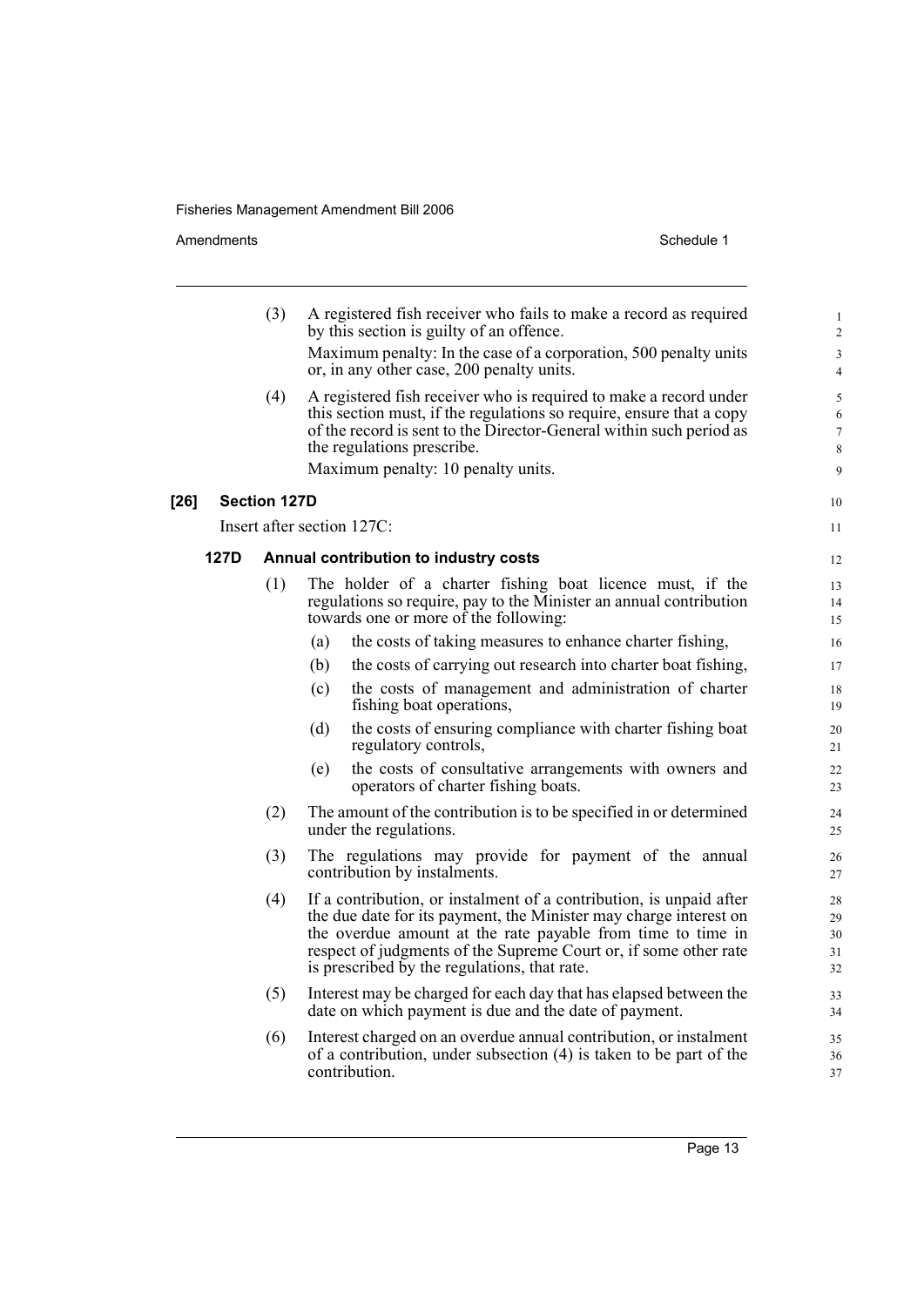Schedule 1 Amendments

|        |                     | (7) | The payment required under this section is taken to be a condition<br>of every charter fishing boat licence.                                                                                                                                                                                        | $\mathbf{1}$<br>$\overline{c}$  |  |
|--------|---------------------|-----|-----------------------------------------------------------------------------------------------------------------------------------------------------------------------------------------------------------------------------------------------------------------------------------------------------|---------------------------------|--|
| $[27]$ | Sections 127E-127EB |     |                                                                                                                                                                                                                                                                                                     |                                 |  |
|        |                     |     | Omit section 127E. Insert instead:                                                                                                                                                                                                                                                                  | $\overline{4}$                  |  |
|        | 127E                |     | Charter fishing boat operators to make records of fishing activities                                                                                                                                                                                                                                | 5                               |  |
|        |                     | (1) | The master of a charter fishing boat must make such records as<br>the regulations require in respect of the use of the boat for<br>recreational fishing activities (regardless of whether those fishing<br>activities are activities for which it is required to be licensed).                      | 6<br>$\tau$<br>$\,$ 8 $\,$<br>9 |  |
|        |                     | (2) | In particular, the regulations may require the master of a charter<br>fishing boat to make a record of the following:                                                                                                                                                                               | 10<br>11                        |  |
|        |                     |     | particulars of all recreational fishing activities engaged in<br>(a)<br>(including those where no fish were taken),                                                                                                                                                                                 | 12<br>13                        |  |
|        |                     |     | particulars of all fish taken during the fishing activities,<br>(b)                                                                                                                                                                                                                                 | 14                              |  |
|        |                     |     | the location in which the fishing activities were carried out,<br>(c)                                                                                                                                                                                                                               | 15                              |  |
|        |                     |     | (d)<br>the fishing gear used in connection with the fishing<br>activities,                                                                                                                                                                                                                          | 16<br>17                        |  |
|        |                     |     | any period in which the charter fishing boat was not used<br>(e)<br>for recreational fishing activities for which it is required to<br>be licensed.                                                                                                                                                 | 18<br>19<br>20                  |  |
|        |                     | (3) | A record required under this section must be made in such form<br>and manner as is prescribed by the regulations or (subject to the<br>regulations) as is approved by the Minister.                                                                                                                 | 21<br>22<br>23                  |  |
|        |                     | (4) | A master of a charter fishing boat who fails to make a record as<br>required by this section is guilty of an offence.<br>Maximum penalty: 200 penalty units.                                                                                                                                        | 24<br>25<br>26                  |  |
|        |                     | (5) | A master of a charter fishing boat who is required to make a<br>record under this section must, if the regulations so require,<br>ensure that a copy of the record is sent to the Director-General<br>within such period as the regulations prescribe.<br>Maximum penalty: 10 penalty units.        | 27<br>28<br>29<br>30<br>31      |  |
|        | <b>127EA</b>        |     | Records of recreational fishing activities-licence holders                                                                                                                                                                                                                                          | 32                              |  |
|        |                     | (1) | The holder of a charter fishing boat licence must make such<br>records as the regulations require in respect of the use of the<br>licensed charter fishing boat for recreational fishing activities<br>(whether or not those activities are activities for which it is<br>required to be licensed). | 33<br>34<br>35<br>36<br>37      |  |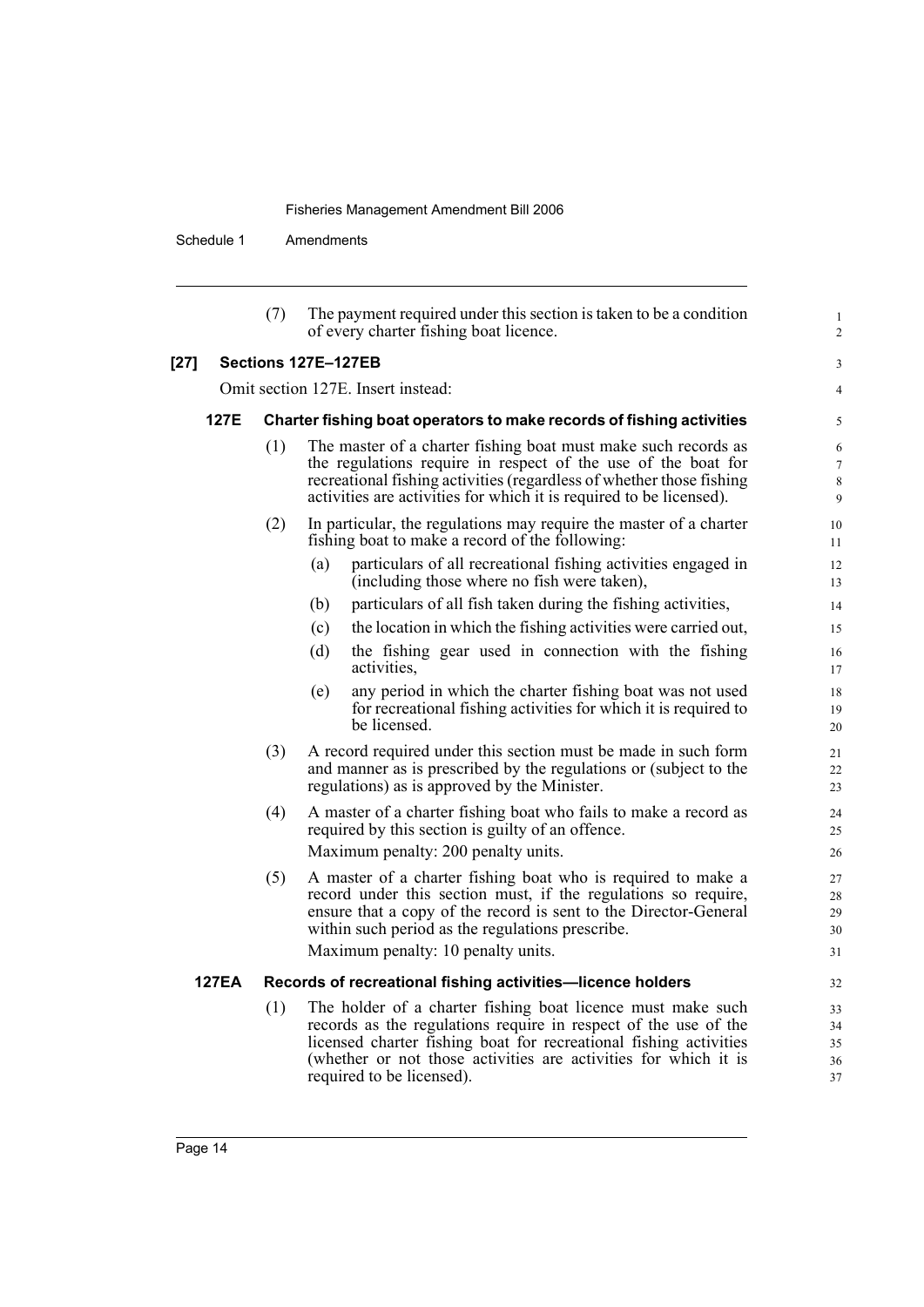Amendments Schedule 1

|       | (2) | In particular, the regulations may require the licence holder to<br>make a record of the following:                                                                                                                                                                                                                                                | $\mathbf{1}$<br>$\overline{c}$   |
|-------|-----|----------------------------------------------------------------------------------------------------------------------------------------------------------------------------------------------------------------------------------------------------------------------------------------------------------------------------------------------------|----------------------------------|
|       |     | particulars of all recreational fishing activities engaged in<br>(a)<br>(including those where no fish were taken),                                                                                                                                                                                                                                | 3<br>$\overline{4}$              |
|       |     | particulars of all fish taken during the fishing activities,<br>(b)                                                                                                                                                                                                                                                                                | 5                                |
|       |     | (c)<br>the location in which the fishing activities were carried out,                                                                                                                                                                                                                                                                              | 6                                |
|       |     | (d)<br>the fishing gear used in connection with the fishing<br>activities,                                                                                                                                                                                                                                                                         | $\tau$<br>8                      |
|       |     | any period in which the charter fishing boat was not used<br>(e)<br>for recreational fishing activities for which it is required to<br>be licensed.                                                                                                                                                                                                | 9<br>10<br>11                    |
|       | (3) | The record must be made in such form and manner as are<br>prescribed by the regulations or (subject to the regulations) as are<br>approved by the Minister.                                                                                                                                                                                        | 12<br>13<br>14                   |
|       | (4) | The holder of a charter fishing boat licence who fails to make a<br>record as required by this section is guilty of an offence.                                                                                                                                                                                                                    | 15<br>16                         |
|       |     | Maximum penalty: In the case of a corporation, 500 penalty units<br>or, in any other case, 200 penalty units.                                                                                                                                                                                                                                      | 17<br>18                         |
|       | (5) | The master of a boat that is a licensed charter fishing boat must<br>not fail to provide the holder of the licence for the boat with such<br>information concerning the use of the boat for recreational<br>fishing activities as the licence holder may reasonably require to<br>comply with this section.<br>Maximum penalty: 200 penalty units. | 19<br>20<br>21<br>22<br>23<br>24 |
|       | (6) | The holder of a charter fishing boat licence who is required to<br>make a record under this section must, if the regulations so<br>require, ensure that a copy of the record is sent to the<br>Director-General within such period as the regulations prescribe.<br>Maximum penalty: 10 penalty units.                                             | 25<br>26<br>27<br>28<br>29       |
|       | (7) | If the holder of a charter fishing boat licence is also master of the<br>boat, the holder of the licence is taken to have complied with this<br>section if the holder complies with his or her obligations under<br>section 127E.                                                                                                                  | 30<br>31<br>32<br>33             |
| 127EB |     | <b>False records</b>                                                                                                                                                                                                                                                                                                                               | 34                               |
|       |     | A person who makes an entry in a record, or copy, for the<br>purposes of this Part knowing that the entry is false or misleading<br>in a material particular is guilty of an offence.                                                                                                                                                              | 35<br>36<br>37                   |
|       |     | Maximum penalty: 200 penalty units or imprisonment for<br>3 months, or both.                                                                                                                                                                                                                                                                       | 38<br>39                         |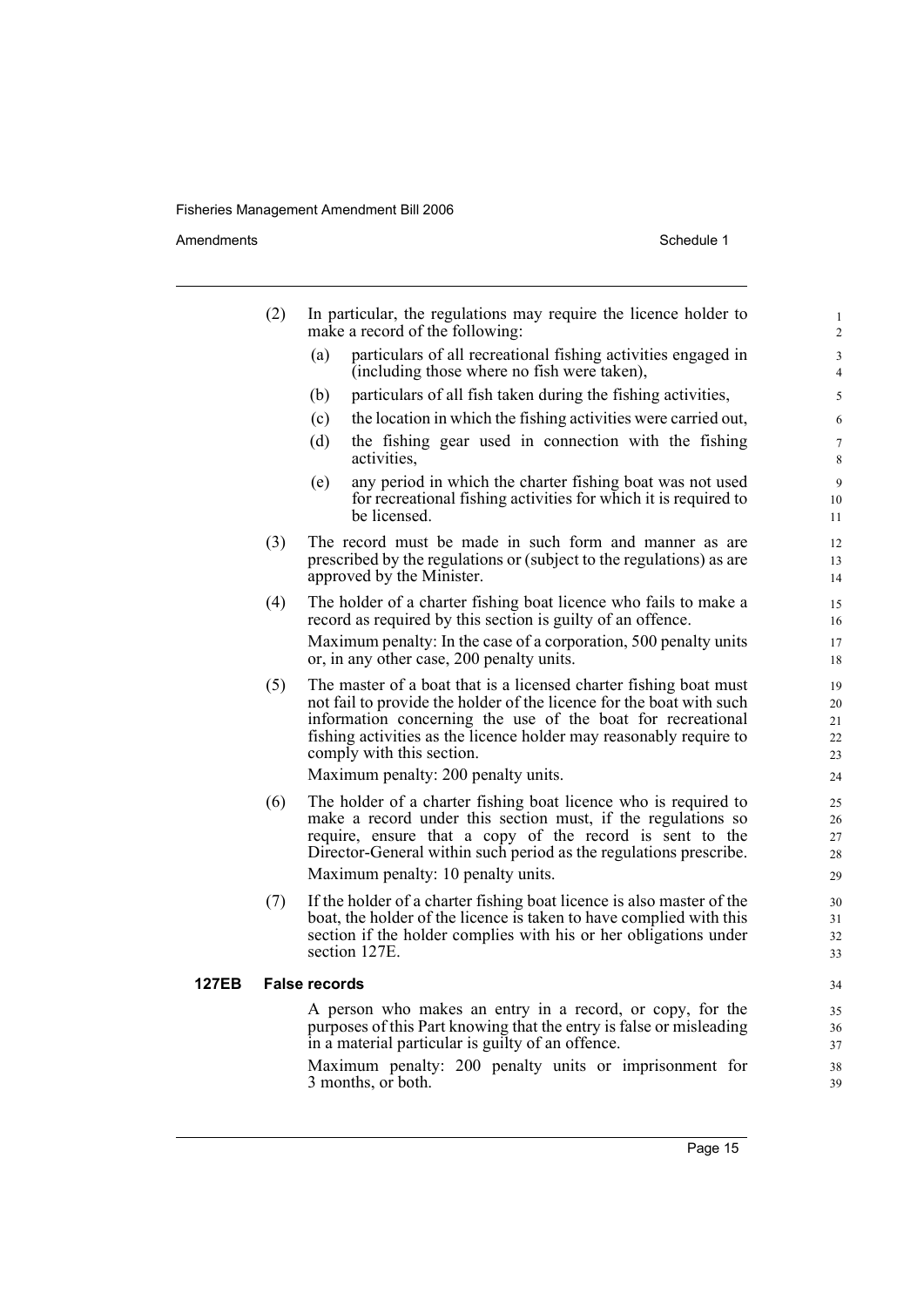Schedule 1 Amendments

#### **[28] Section 220ZW Licence to harm threatened species, population or ecological community or damage habitat**

Insert after section 220ZW (2) (after the note):

(3) A permit under section 37A may not be issued for a purpose referred to in subsection (1).

#### **[29] Section 283A**

Insert after section 283:

#### **283A Disclosure of information**

- (1) If a person nominates a commercial fisher to take fish in a fishery on the person's behalf under this Act, the regulations or the management plan for a fishery, the Department is authorised to disclose to the person who makes the nomination any information provided to the Department by the nominated fisher in any record of fishing activities made by the nominated fisher for the purposes of this Act, insofar as that information relates to fishing activities conducted on behalf of the person who makes the nomination.
- (2) The Department is authorised to disclose to the owner of a fishing business any information provided to the Department in any record made under this Act in connection with fishing activities conducted on behalf of the fishing business, or the use of any fishing boat or fishing gear that is a component of the fishing business, including information provided before the fishing business, or any component of the fishing business, was transferred to the owner.
- (3) The Department is authorised to disclose to the holder of a charter fishing boat licence any information provided by the master of that boat to the Department in any record made under this Act in connection with the use of that boat for recreational fishing activities during the period in which the person to whom the information is to be disclosed is the holder of the charter fishing boat licence for the boat.
- (4) Information may be disclosed under this section without the consent of the person who provided the information (despite section 18 of the *Privacy and Personal Information Protection Act 1998*).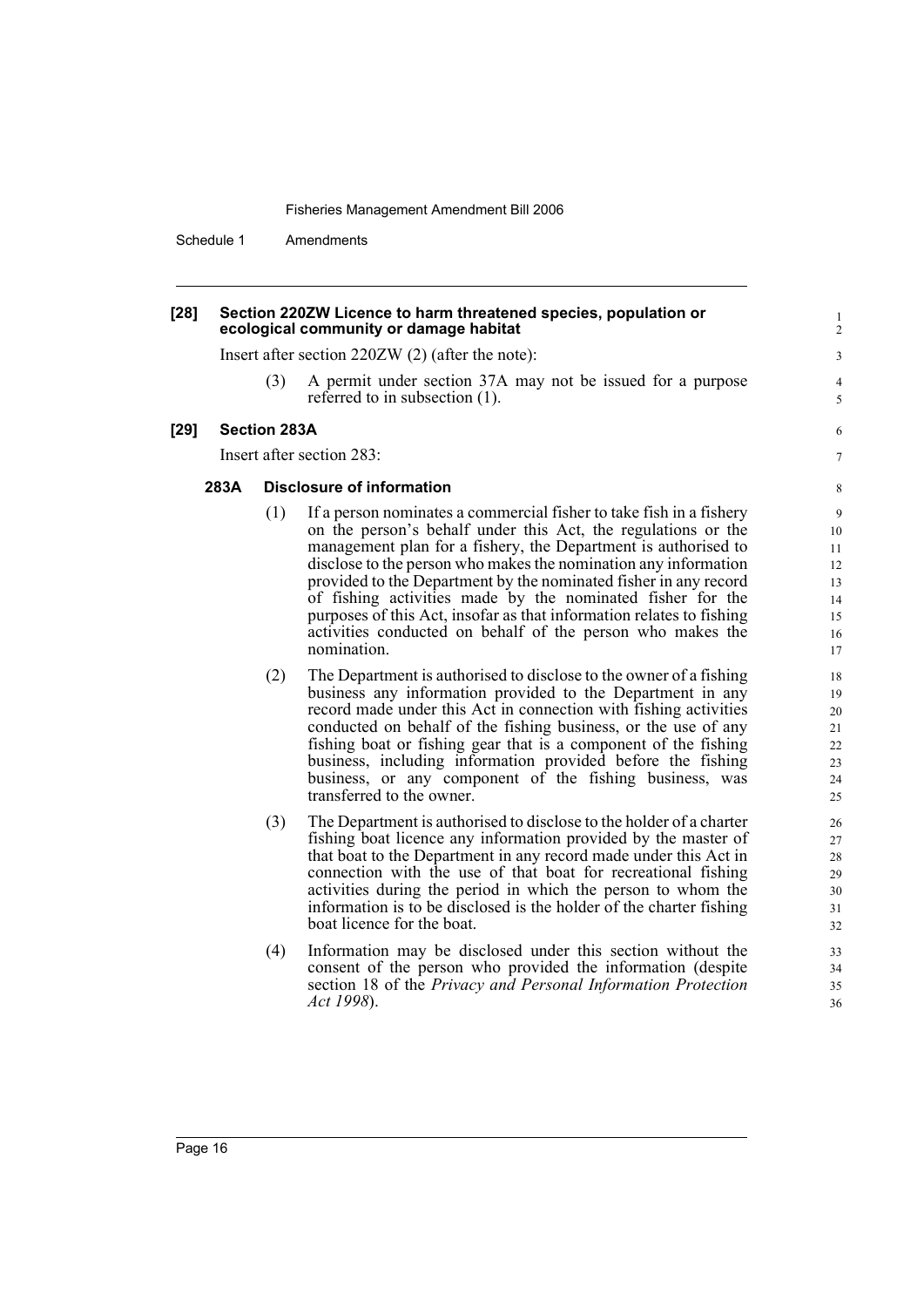Amendments Schedule 1

|      |    | (5)                     | In this section:<br><b>Department</b> includes the Director-General or any officer of the<br>Department engaged in the administration of this Act. | $\mathbf{1}$<br>$\overline{2}$<br>3 |
|------|----|-------------------------|----------------------------------------------------------------------------------------------------------------------------------------------------|-------------------------------------|
|      |    |                         | <i>information</i> includes personal information (within the meaning<br>of the Privacy and Personal Information Protection Act 1998).              | $\overline{4}$<br>5                 |
| [30] |    |                         | <b>Section 284 Public consultation procedure</b>                                                                                                   | 6                                   |
|      |    |                         | Omit "the Minister" from section 284 (1). Insert instead "a person or body".                                                                       | $\tau$                              |
| [31] |    | Section 284 (1) (c)     |                                                                                                                                                    | 8                                   |
|      |    |                         | Omit the paragraph. Insert instead:                                                                                                                | 9                                   |
|      |    | (c)                     | a management plan, or supporting plan, for a share<br>management fishery (including any amendment or new<br>plan),                                 | 10<br>11<br>12                      |
| [32] |    | Section 284 (2) and (3) |                                                                                                                                                    | 13                                  |
|      |    |                         | Omit "the Minister" wherever occurring.                                                                                                            | 14                                  |
|      |    |                         | Insert instead "the person or body to whom the requirement applies".                                                                               | 15                                  |
| [33] |    |                         | <b>Schedule 1 Share management fisheries</b>                                                                                                       | 16                                  |
|      |    |                         | Omit clause 6A. Insert instead:                                                                                                                    | 17                                  |
|      | 6A |                         | <b>Ocean trawl fishery</b>                                                                                                                         | 18                                  |
|      |    |                         | <b>Description of fishery</b>                                                                                                                      | 19                                  |
|      |    |                         | The ocean trawl fishery consists of the following:                                                                                                 | 20                                  |
|      |    | (a)                     | the use of an otter trawl net (prawns) to take fish from any<br>of the following waters:                                                           | 21<br>22                            |
|      |    |                         | (i)<br>inshore waters,                                                                                                                             | 23                                  |
|      |    |                         | (ii)<br>offshore waters,                                                                                                                           | 24                                  |
|      |    |                         | the waters of Coffs Harbour,<br>(iii)                                                                                                              | 25                                  |
|      |    | (b)                     | the use of an otter trawl net (fish) to take fish from ocean<br>waters that are north of a line drawn due east from                                | 26<br>27                            |
|      |    |                         | Barrenjoey Headland (other than any waters in which use                                                                                            | 28                                  |
|      |    |                         | of an otter trawl net (fish) is prohibited under the                                                                                               | 29                                  |
|      |    |                         | regulations),                                                                                                                                      | 30                                  |
|      |    | (c)                     | the use of a danish seine trawl net (fish) to take fish from                                                                                       | 31                                  |
|      |    |                         | ocean waters that are north of a line drawn due east from<br>Barrenjoey Headland.                                                                  | 32<br>33                            |
|      |    |                         |                                                                                                                                                    |                                     |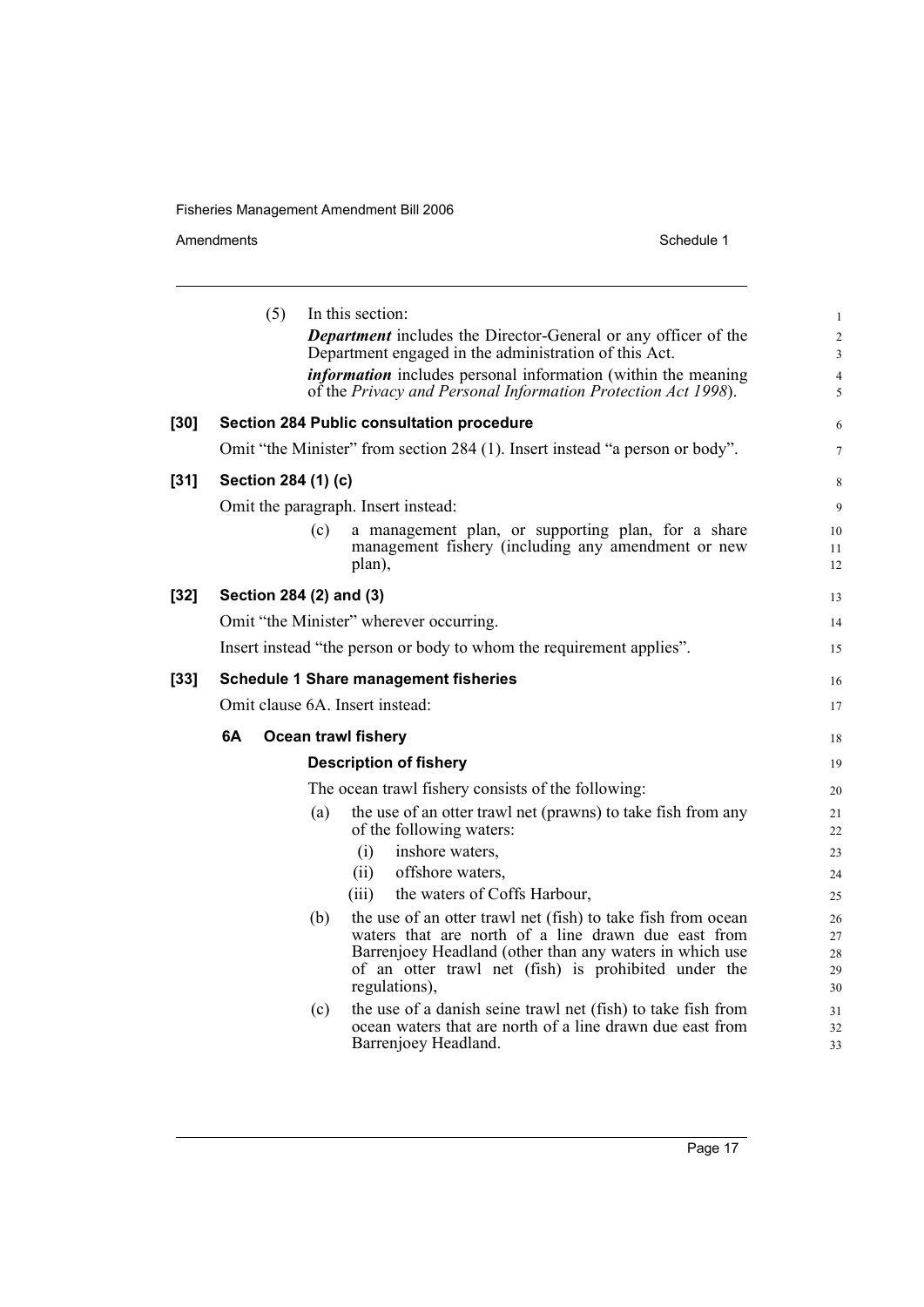1 2 3

4 5

Schedule 1 Amendments

| $[34]$ | Schedule 7 Savings, transitional and other provisions<br>Insert at the end of clause $2(1)$ :<br><b>Fisheries Management Amendment Act 2006</b> |                                                                                   |                                                                                                                                                                                                                                                                                                                                                                                                                                                                                                                                                                                                                                                                        |  |  |  |  |  |
|--------|-------------------------------------------------------------------------------------------------------------------------------------------------|-----------------------------------------------------------------------------------|------------------------------------------------------------------------------------------------------------------------------------------------------------------------------------------------------------------------------------------------------------------------------------------------------------------------------------------------------------------------------------------------------------------------------------------------------------------------------------------------------------------------------------------------------------------------------------------------------------------------------------------------------------------------|--|--|--|--|--|
| $[35]$ | Schedule 7, clause 6B                                                                                                                           |                                                                                   |                                                                                                                                                                                                                                                                                                                                                                                                                                                                                                                                                                                                                                                                        |  |  |  |  |  |
|        | Omit the clause. Insert instead:                                                                                                                |                                                                                   |                                                                                                                                                                                                                                                                                                                                                                                                                                                                                                                                                                                                                                                                        |  |  |  |  |  |
|        | 6В                                                                                                                                              | Appeals to Share Appeal Panel in relation to restricted fishery<br>determinations |                                                                                                                                                                                                                                                                                                                                                                                                                                                                                                                                                                                                                                                                        |  |  |  |  |  |
|        |                                                                                                                                                 | (1)                                                                               | If a share management fishery referred to in Schedule 1 (as in<br>force immediately after its amendment by the Fisheries<br>Management Amendment Act 2006) was a restricted fishery, or<br>any part of such a share management fishery was a restricted<br>fishery, when shares in the fishery were provisionally issued,<br>there is no appeal to the Share Appeal Panel in relation to<br>determinations made under this Act in connection with that<br>restricted fishery, if there was an opportunity for the person in<br>respect of whom the determination was made to apply for an<br>internal review of the determination after the determination was<br>made. |  |  |  |  |  |
|        |                                                                                                                                                 | (2)                                                                               | The Share Appeal Panel is to refuse to hear an appeal in relation<br>to any such determination.                                                                                                                                                                                                                                                                                                                                                                                                                                                                                                                                                                        |  |  |  |  |  |
|        |                                                                                                                                                 | (3)                                                                               | In particular, this clause applies to the following determinations:                                                                                                                                                                                                                                                                                                                                                                                                                                                                                                                                                                                                    |  |  |  |  |  |
|        |                                                                                                                                                 |                                                                                   | a determination as to the person's eligibility for an<br>(a)<br>endorsement on a commercial fishing licence that would<br>authorise the person to take fish for sale in the restricted<br>fishery,                                                                                                                                                                                                                                                                                                                                                                                                                                                                     |  |  |  |  |  |
|        |                                                                                                                                                 |                                                                                   | a determination as to the catch history of the person, or the<br>(b)<br>catch history of the person's fishing business, made in<br>connection with a determination as to eligibility for such<br>an endorsement.                                                                                                                                                                                                                                                                                                                                                                                                                                                       |  |  |  |  |  |

- (4) This clause applies in respect of any appeal by an applicant for shares in a share management fishery even if that applicant is not the person in respect of whom the earlier determination was made (for example, because the person acquired the relevant fishing business after the determination was made).
- (5) This clause extends to the following:
	- (a) a share management fishery in which shares were provisionally issued before the commencement of this clause,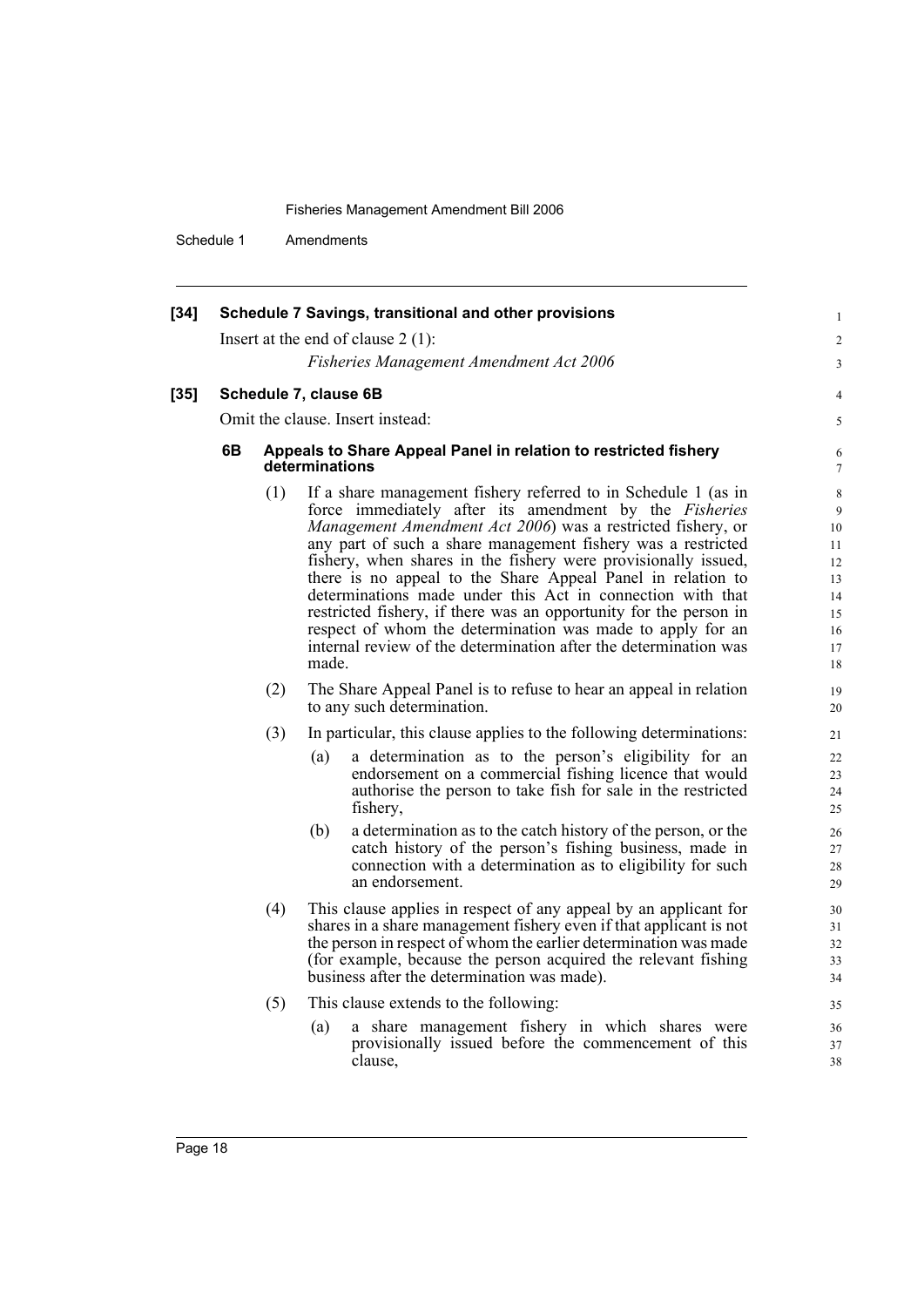Amendments **Amendments** Schedule 1

- (b) an appeal made to the Share Appeal Panel before the commencement of this clause, if the Share Appeal Panel has not commenced to hear the appeal.
- (6) In this clause:

*internal review* means review by the Minister or by an officer or officers of the Department (whether conducted exclusively by officers of the Department or in conjunction with persons not employed within the Department), including the review provided for by Division 6 of Part 8 of the *Fisheries Management (General) Regulation 1995* before its repeal.

**Note.** Division 6 of Part 8 of the *Fisheries Management (General) Regulation 1995*, now repealed, provided a procedure for the review of certain decisions made in respect of some of the fisheries set out in Schedule 1 when they were restricted fisheries.

#### **[36] Schedule 7, clauses 6F and 6G**

Insert after clause 6E:

#### **6F Redefinition of ocean trawl fishery**

Section 44 (2) does not apply to the omission of the description of the ocean trawl fishery from Schedule 1 by the *Fisheries Management Amendment Act 2006*. That is, shares in the fishery are not cancelled as a consequence of the amendments made to Schedule 1 by that Act but continue to have effect in respect of the fishery (as redefined by the amendments).

#### **6G Application of amendments made by Fisheries Management Amendment Act 2006**

- (1) Section 68 (4B), as inserted by the *Fisheries Management Amendment Act 2006*, applies only to endorsements given after the commencement of that subsection.
- (2) The amendment made to section 69 (6) by the *Fisheries Management Amendment Act 2006* applies only to nominations made after the commencement of the amendments.
- (3) The amendment made to section 76 (1) by the *Fisheries Management Amendment Act 2006* does not affect the requirement to pay any management charge that became payable before the commencement of that amendment.